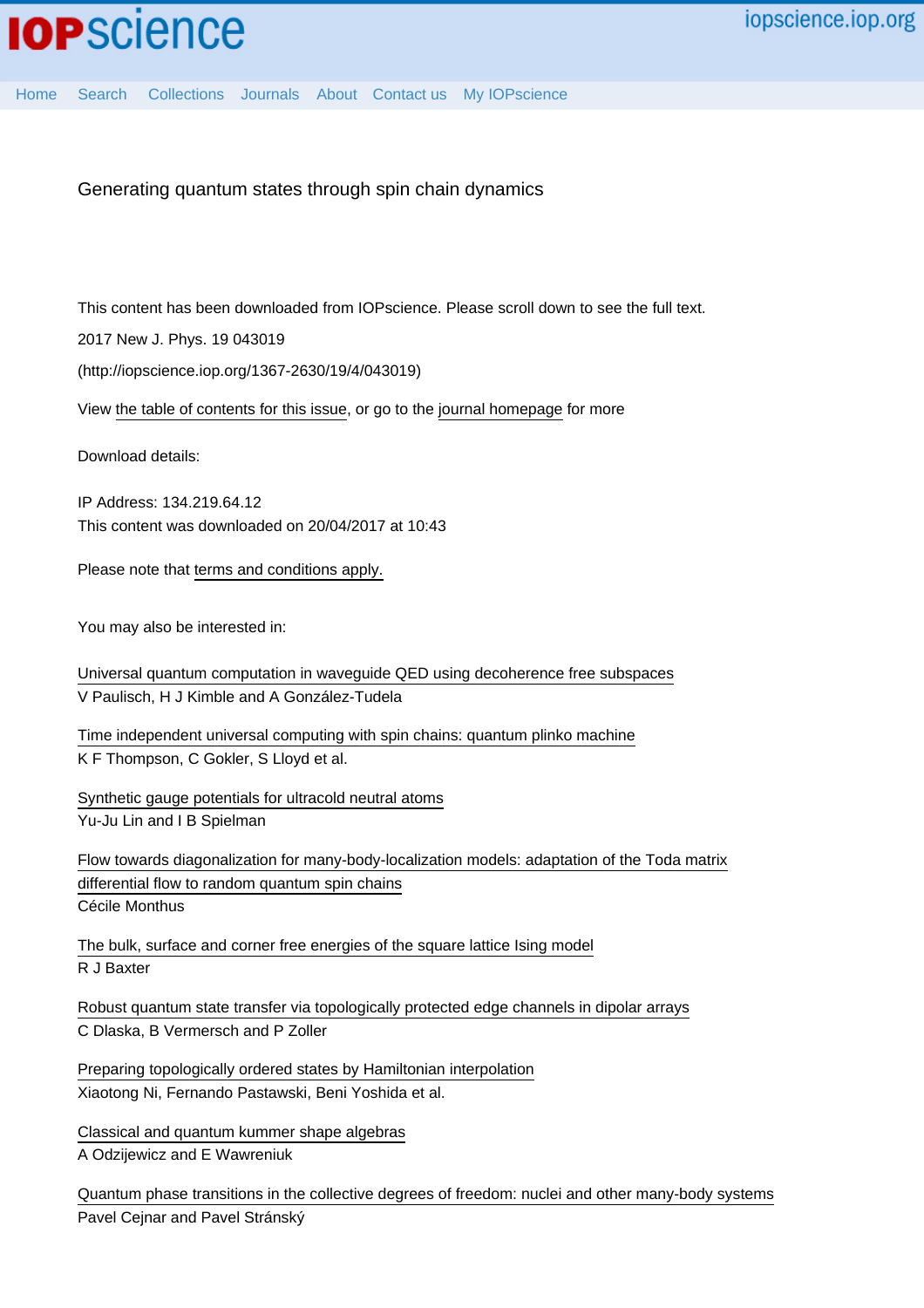of Physics

Deutsche Physikalische Gesellschaft **ODPG** 

**IOP** Institute of Physics

Published in partnership

with: Deutsche Physikalische

Gesellschaft and the Institute

# **New Journal of Physics**

The open access journal at the forefront of physics

CrossMark

# Generating quantum states through spin chain dynamics

#### Alastair Kay

Department of Mathematics, Royal Holloway University of London, Egham, Surrey, TW20 0EX, United Kingdom E-mail: [alastair.kay@rhul.ac.uk](mailto:alastair.kay@rhul.ac.uk)

Keywords: quantum state transfer, quantum revival, W-state, Hamiltonian dynamics, spin chain

# Abstract

The spin chain is a theoretical work-horse of the physicist, providing a convenient, tractable model that yields insight into a host of physical phenomena including conduction, frustration, superconductivity, topological phases, localisation, phase transitions, quantum chaos and even string theory. Our ultimate aim, however, is not just to understand the properties of a physical system, but to harness it for our own ends. We therefore study the possibilities for engineering a special class of spin chain, envisaging the potential for this to feedback into the original physical systems. We pay particular attention to the generation of multipartite entangled states such as the  $W(Dicke)$  state, superposed over multiple sites of the chain.

## 1. Introduction

Spin chains are one of the simplest models that can exhibit any of a wide variety of properties and, as such, have been instrumental in developing our understanding of those properties. This includes conductivity (the Hubbard model), the transition from conduction to insulation (the Bose–Hubbard model) [[1](#page-14-0)], and high temperature superconductivity [[2](#page-14-0)]. From localisation within random media [[3](#page-14-0)], through quantum chaos[[4](#page-14-0)], to transport in globally entangled topological systems and the Kitaev chain [[5](#page-14-0)–[7](#page-14-0)] the entire gamut of strongly correlated systems can be studied, and features such as phase transitions [[8](#page-14-0), [9](#page-14-0)] elucidated, including the transition between the exact, efficient solubility of gapped systems  $[10, 11]$  $[10, 11]$  $[10, 11]$  $[10, 11]$  $[10, 11]$  and the believed intractability/ universality of the calculation of ground state/time evolution of a gapless Hamiltonian [[12,](#page-14-0) [13](#page-14-0)]. These spin chains can even be used as a technical tool to describe properties of more complex systems, as demonstrated by the Onsager solution to the two-dimensional Ising model [[14](#page-14-0)], and even string theory [[15](#page-15-0), [16](#page-15-0)]!

The spin chain model arises directly in experiments: solid state [[17,](#page-15-0) [18](#page-15-0)], optical lattices[[19](#page-15-0)], trapped ions [[20](#page-15-0)], or even photonic systems[[21](#page-15-0)–[23](#page-15-0)] are all capable of realising the spin chain model that we study in this paper. Furthermore, this description in terms of a Hamiltonian (along with some additional control parameters) is often more natural than the gate model that they are attempting to emulate for the purposes of quantum computation. In fact, it is remarkable how little control one has to add in order to create universal quantum computation from a very simple spin chain [[24](#page-15-0)].

Quantum information and quantum computation is the ultimate expression of our understanding of quantum mechanics; instead of merely describing and explaining quantum phenomena, we are trying to understand how we can manipulate quantum systems to an unprecedented level in order to realise the transformations that we desire, whether this is some comparatively simple manifestation of quantum technology such as a Bell test [[25](#page-15-0)], random number generation [[26](#page-15-0)] or quantum key distribution [[27](#page-15-0)] or the complete package of universal quantum computation. Given our history with the spin chain, and its experimental prospects, we should understand how these tasks might be realised in this setting. As already mentioned, with a large enough local Hilbert space dimension [[12,](#page-14-0) [13](#page-14-0)], universal quantum computation can be realised, just by initialising a suitable initial state and leaving the system to evolve. Alternatively, with the smallest possible Hilbert space, a small amount of control can be added to one end of the chain and, again, universal control can be realised [[24](#page-15-0)]. What are the true limits here? If we only have a spin chain with local dimension 2, and no other control, what evolution can be realised? Once these limits are understood, it is easy to relax the

#### © 2017 IOP Publishing Ltd and Deutsche Physikalische Gesellschaft

# PAPER

28 October 2016 REVISED

RECEIVED

OPEN ACCESS

13 March 2017 ACCEPTED FOR PUBLICATION

24 March 2017

PUBLISHED 13 April 2017

Original content from this work may be used under the terms of the [Creative](http://creativecommons.org/licenses/by/3.0) [Commons Attribution 3.0](http://creativecommons.org/licenses/by/3.0) [licence.](http://creativecommons.org/licenses/by/3.0)

Any further distribution of this work must maintain attribution to the author(s) and the title of the work, journal citation and DOI.

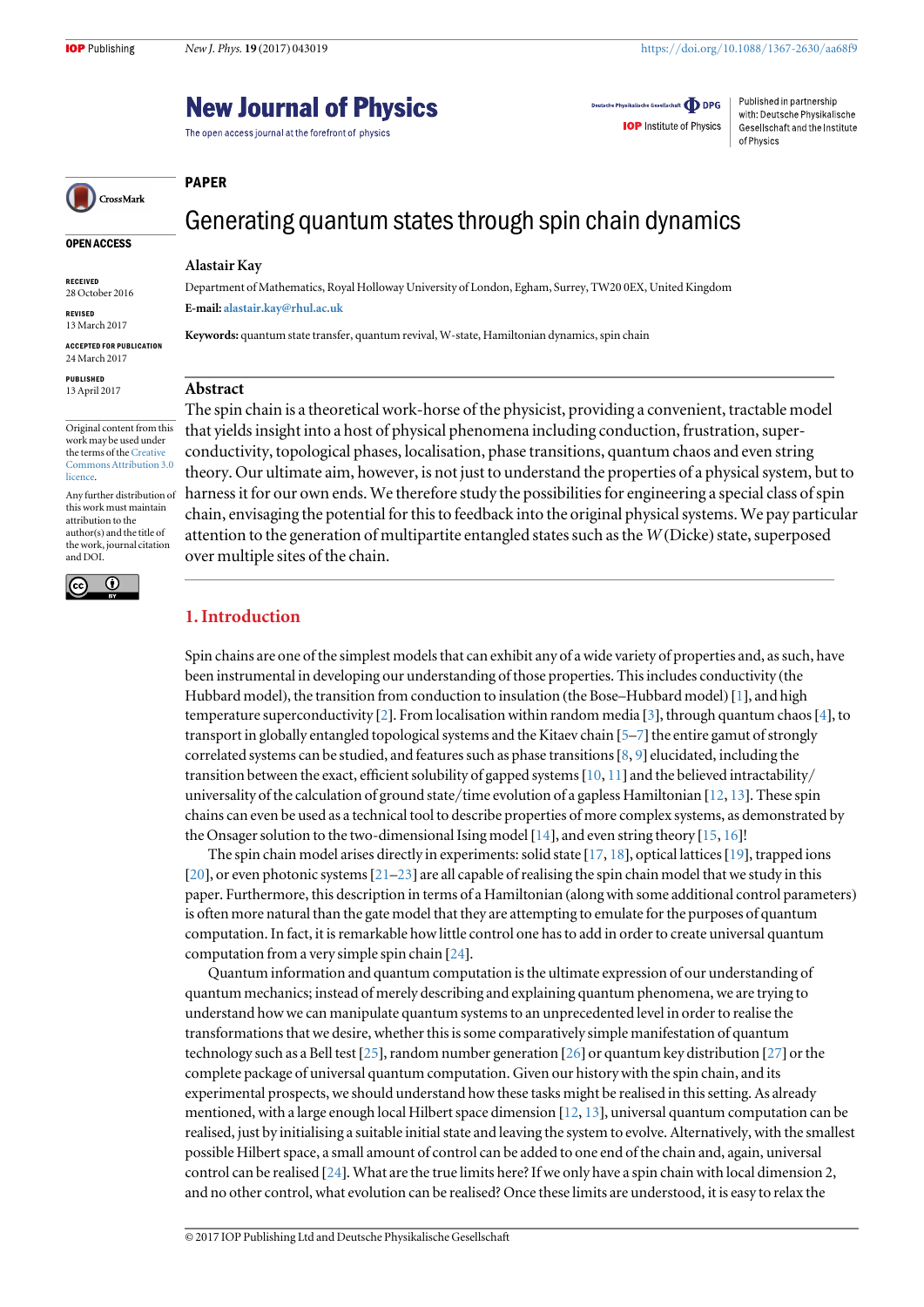<span id="page-2-0"></span>conditions, and add in features that might be easy for a given experiment to implement, while leaving out other features that might be more challenging.

For the past decade, specific tasks within this category have been intensively studied. Perfect state transfer (see, for example, [[28](#page-15-0)–[33](#page-15-0)])—making particular choices of the Hamiltonian parameters such that a single qubit state  $|\psi\rangle$  on the first spin at time  $t = 0$  arrives perfectly at the last spin at the state transfer time,  $t_0$ —is the typical case examined. The same solutions generate entanglement, both bipartite [[34](#page-15-0)] and that required for cluster states[[35](#page-15-0)]. Simple modification of these coupling schemes permits fractional revivals[[32,](#page-15-0) [36](#page-15-0)–[38](#page-15-0)]—superposing the input state over the two extremal sites of the chain. Meanwhile, modification of the form of the Hamiltonian has demonstrated that other tasks can be achieved, such as the generation of a Greenberger–Horne–Zeilinger state [[39](#page-15-0)].

In this paper, we address the question of what other functions a spin chain can realise (specifically, a nearestneighbour Hamiltonian in one-dimension that preserves the number of excitations on the chain), moving far away from the small modifications around the central result of perfect state transfer. In response, we show that almost all states comprised of a single excitation (a single  $|1\rangle$  superposed across many sites, while all others are in the  $|0\rangle$  state) and real amplitudes can be deterministically generated by evolving an excitation initially located on a single site, including the important case of the W state of N qubits. We do this by showing that it is sufficient to ensure that the Hamiltonian  $H_1$  has eigenvalues which satisfy a particular property, and by fixing one of the eigenvectors.

In section [2,](#page-3-0) we describe a set of sufficient properties that the Hamiltonian has to satisfy in order to guarantee creation of a target state. In section [3](#page-4-0), we then describe a numerical technique that is guaranteed to work to arbitrary accuracy for almost all target states (and characterising the cases when it does not work). In section  $4$ , we realise that although the algorithm in section [3](#page-4-0) provides a useful existence proof, the corresponding solutions have excessively high times for producing the required states. As such, section [5](#page-7-0) constructs some analytic cases that yield optimal state synthesis times, and section [6](#page-8-0) uses these as the basis for a perturbative technique to find good solutions—those that produce the target state with high accuracy in the minimum time.

#### 1.1. Setting

In this paper we consider a spin chain comprised of  $N$  spins, the Hamiltonian of which is

$$
H = \sum_{n=1}^{N} \frac{B_n}{2} (\mathbf{1} - Z_n) + \sum_{n=1}^{N-1} \frac{J_n}{2} (X_n X_{n+1} + Y_n Y_{n+1}),
$$
\n(1)

where  $X_n$ ,  $Y_n$  and  $Z_n$  denote the usual Pauli matrices applied to site *n* (and 1 elsewhere). It is excitation preserving,

$$
\left[H,\sum_{n=1}^N Z_n\right]=0,
$$

meaning that any one-excitation state, such as  $|1\rangle|0\rangle^{\otimes(N-1)}$  can only evolve into another one-excitation state,

$$
e^{-iHt} |1\rangle |0\rangle^{\otimes (N-1)} = \sum_{n=1}^{N} \alpha_n(t) |0\rangle^{\otimes (n-1)} |1\rangle |0\rangle^{\otimes (N-n)},
$$

where  $\sum_{n} |\alpha_n(t)|^2 = 1$ . Indeed, the Hamiltonian when restricted to the first excitation subspace is described as

$$
H_1 = \sum_{n=1}^{N} B_n |n\rangle\langle n| + \sum_{n=1}^{N-1} J_n(|n\rangle\langle n+1| + |n+1\rangle\langle n|),
$$

where  $\ket{n} := \ket{0}^{\otimes (n-1)} \ket{1} \ket{0}^{\otimes (N-n)}$ , yielding

$$
\alpha_n(t) = \langle n | e^{-iH_1t} | 1 \rangle.
$$

The matrix  $H_1$  is a real, symmetric, tridiagonal matrix where each of the elements can be independently specified, making it ideal for the engineering tasks that we intend to study.

Our aim is to be able to initialise the spin chain in a separable one-excitation state, ∣*n*ñ. Typically, this will be at one end of the chain, say  $|1\rangle$   $^{1}$ . We want to find the coupling strengths  $\{J_n\}$  and magnetic fields  $\{B_n\}$  such that the evolution produces

$$
|1\rangle \mapsto |\psi_{\text{T}}\rangle = \sum_{n=1}^{N} \alpha_n |n\rangle
$$

for some particular set of coefficients { $\alpha_n$ } that we specify, perfectly and deterministically, i.e. there will be a time  $t_0$  (the 'synthesis time') such that the state of the spin chain is the target state  $|\psi_T\rangle$ . Two states of particular

 $^1$  Strictly, if we care about speed, we should actually start the excitation from the middle of the chain.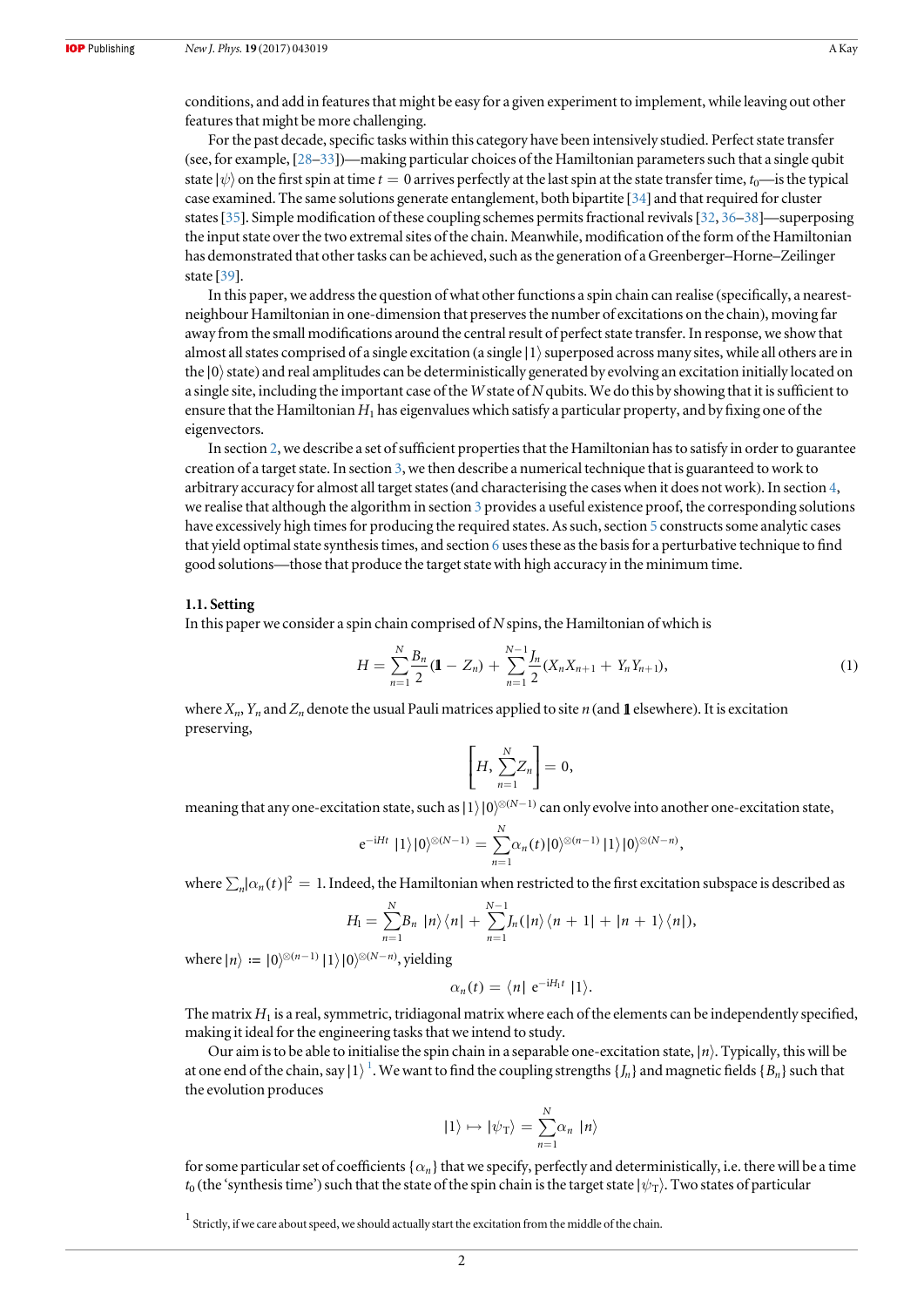<span id="page-3-0"></span>interest that satisfy these properties are W-states(Dicke states) of all, or odd numbered sites:

$$
|W\rangle = \frac{1}{\sqrt{N}} \sum_{n=1}^{N} |n\rangle
$$
  
\n
$$
|W_{\text{odd}}\rangle = \sqrt{\frac{2}{N+1}} \sum_{n=1}^{(N+1)/2} |2n - 1\rangle.
$$

Note that the second state is only valid as a target state if N is odd, although an even N version can be defined.

A key assumption that we make here is that the target coefficients  $\alpha_n$  are real. This need hardly be considered a limitation—we envisage the use of such spin chains to be in producing specific resource states that might otherwise be challenging to produce accurately and repeatedly. The central resource here is likely to be the entangled nature of the state which is entirely determined by the real amplitudes; complex amplitudes can be generated by local unitaries acting on the state.

#### 1.2. Relevance to other spin chain models

Our study will be far more widely applicable than the initial choice of spin chain, equation ([1](#page-2-0)), might suggest there are two main classes of spin chain that arise in the literature. The first is the XXZ model,

$$
H_{\Delta} = \sum_{n=1}^{N} \frac{\tilde{B}_n}{2} Z_n + \sum_{n=1}^{N-1} \frac{\tilde{J}_n}{2} (X_n X_{n+1} + Y_n Y_{n+1} + \Delta_n Z_n Z_{n+1}),
$$

of which the Heisenberg model is the special case  $\Delta_n = 1$ . As we are concentrating on the single excitation subspace in this paper, there is a trivial mapping between magnetic fields  $\tilde{B}_n \leftrightarrow B_n$  and couplings  $\tilde{J}_n \leftrightarrow J_n$ , meaning our results instantly translate. This is equally true of the Hubbard and Bose–Hubbard models. The second class are the free-fermion models:

$$
H_{\rm F}=\sum_{n=1}^N B_na_n^{\dagger}a_n+\sum_{n=1}^{N-1}J_n(a_n^{\dagger}a_{n+1}+a_{n+1}^{\dagger}a_n+\gamma(a_n^{\dagger}a_{n+1}^{\dagger}+a_{n+1}a_n)),
$$

of which equation ([1](#page-2-0)) is the special case  $\gamma = 0$  using a standard mapping (the Jordan–Wigner transformation [[40](#page-15-0)]) between Pauli spin operators and the fermionic creation operators  $a_n^{\dagger}$ . The key idea here, however, is that the coupling of the fermions in an N-qubit system is described by a  $2N \times 2N$  tridiagonal matrix [[41](#page-15-0)]. As soon as we understand how to engineer the properties of  $H_1$ , we know how to engineer the properties of these systems as well, it is only that the corresponding initial and final states are different, requiring a little more analysis. Moreover, the beauty of these systems is that the evolution of that  $2N \times 2N$  matrix conveys everything about the evolution of the entire system, not just a specific subspace (unlike the XXZ, Hubbard and Bose–Hubbard models).

#### 2. Designer states

We aim to find Hamiltonians for which  $e^{-iH_1t_0}\ket{1} = |\psi_{\rm T}\rangle.$  In almost all cases $^2$ , there is a very simple way that one can attempt to do this—imagine  $H_1$  has an eigenvector  $|\eta\rangle$  of zero eigenvalue, and all other eigenvalues are half-integer multiples of some factor  $\lambda$ . The evolution after a time  $t_0 = 2\pi/\lambda$  is

$$
e^{-iHt_0}=2|\eta\rangle\langle\eta|-\mathbf{1}
$$

because all the eigenvectors have acquired a phase −1 except for∣*h*ñ. Consequently, the final state is just

$$
2 | \eta \rangle \langle \eta | 1 \rangle - | 1 \rangle.
$$

Thus, by fixing

$$
|\eta\rangle = \frac{|1\rangle + |\psi_{\rm T}\rangle}{\sqrt{2(1 + \alpha_1)}},
$$

we have the evolution as desired. We shall denote the components of  $|\eta\rangle$  by  $\eta_n = \langle n|\eta\rangle$ .

#### 2.1. Constraints of the technique

Fixing a single eigenvector, and imposing properties on the eigenvalues, immediately guarantees the desired evolution of the single excitation subspace. What are the constraints on the target state for which this can be

 $^2$  Here, and throughout this paper, 'almost all' is used in the mathematical sense that the set of target states for which it is not possible is of measure zero. For what the spin chain strictly produces, this is a statement about the size of the set of real vectors compared to the size of the set of real vectors with two or more consecutive zeros.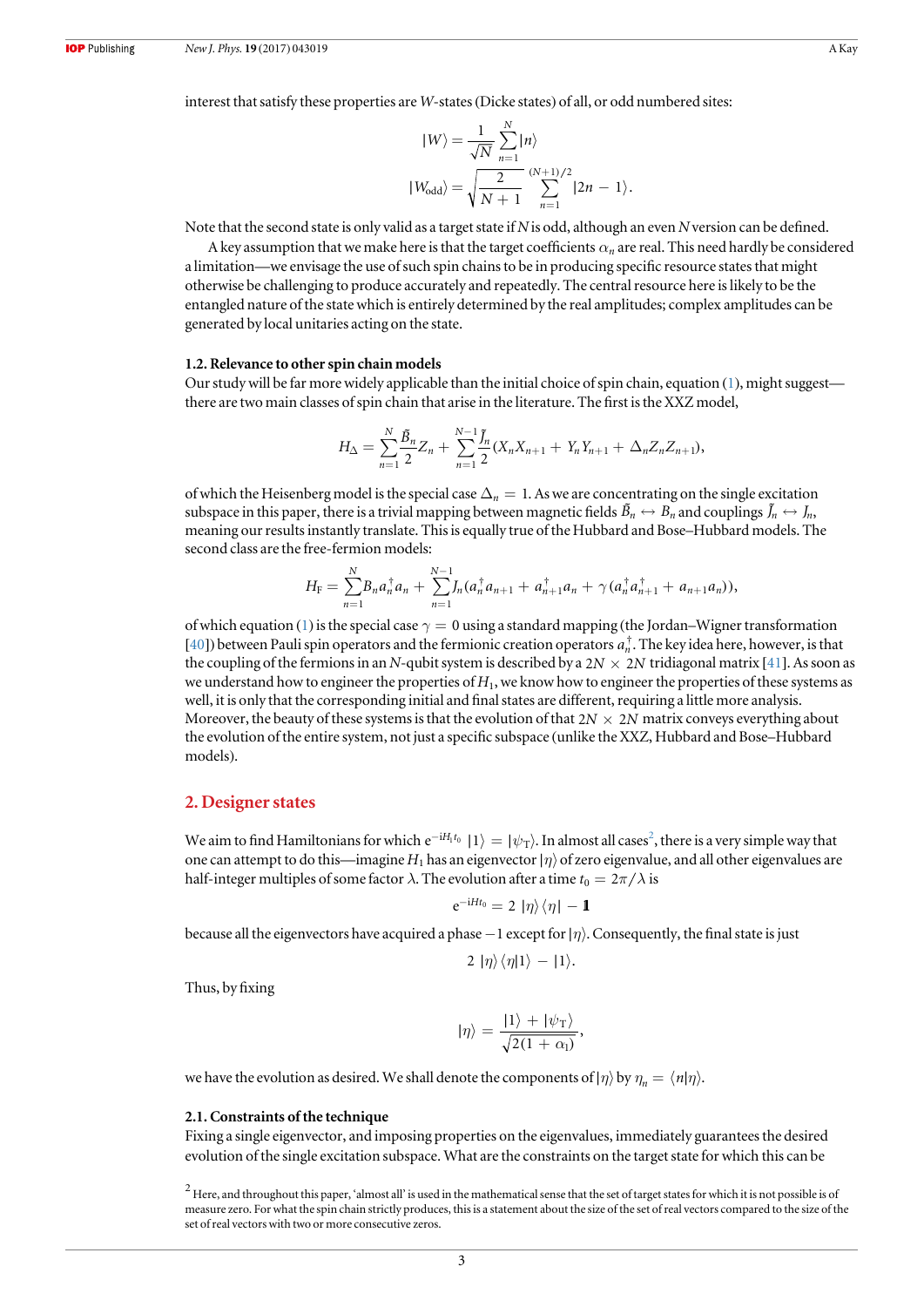<span id="page-4-0"></span>done? The isolated problem of imposing that a tridiagonal matrix such as  $H_1$  has a particular real-valued eigenvector (irrespective of the other eigenvalues) is well understood [[42](#page-15-0)]:

• the amplitudes of the eigenvector at either end of the chain,  $\eta_1$  and  $\eta_N$ , must be non-zero, i.e.

 $\alpha_N \neq 0$ .

• two consecutive amplitudes cannot both be zero, i.e. if  $\eta_n = 0$  for any  $n = 2, 3, ..., N - 1$ , then  $\eta_{n-1}, \eta_{n+1} \neq 0^3$ .

Hence, this technique immediately rules out the previously studied special cases of perfect state transfer and endto-end entanglement generation, because these have  $\alpha_2 = \alpha_3 = \ldots = \alpha_{N-1} = 0$ , emphasising the nonuniqueness of our strategy. However, these are the only restrictions—for any other choice of  $|\psi_T\rangle$ , we can always find an arbitrarily good approximation to a matrix with eigenvector  $|\eta\rangle$  and the required spectral structure (and by continuity, a perfect solution must exist).

To our knowledge, the task of finding a Hamiltonian with a specific eigenvector and spectrum has not previously been studied, although specifying one or the other is quite common  $[42, 43]$  $[42, 43]$  $[42, 43]$  $[42, 43]$  $[42, 43]$ . This task is of independent mathematical interest and as such, we elucidate some of its mathematical properties in appendix [A](#page-12-0) —showing that for specific choices of spectra, sometimes the solution for the Hamiltonian parameters is nonunique, and sometimes no solution exists. However, our task must not be mistaken for that—we are not constrained to using a specific spectrum, only by certain general properties. We only have to show that for any desired  $|ψ_T⟩$ , and hence  $|η⟩$ , there exists at least one choice of spectrum for which there is a solution.

## 3. Arbitrarily accurate solutions

To show that, for any desired  $|\psi_T\rangle$  satisfying the conditions that  $\alpha_N \neq 0$  and that no two consecutive amplitudes are zero, there exists a spectrum for which  $H_1$  can be constructed, we take a technique from [[44](#page-15-0)], where we start with a known Hamiltonian which, in this case will have the correct eigenvector but not spectrum, and find how to perturb the Hamiltonian to correct the spectrum.

We start by considering the eigenvector equation  $H_1 | \eta \rangle = 0$ :

$$
\eta_{n-1}J_{n-1} + \eta_n B_n + \eta_{n+1}J_n = 0 \qquad \forall n. \tag{2}
$$

We fix  $J_1 = 1$  and work iteratively. At step *n* (starting with  $n = 2$ ), we know  $J_{n-1}$ , allowing us to choose  $J_n = J_{n-1}$  and hence set  $B_n = -J_{n-1}(\eta_{n-1} + \eta_{n+1})/\eta_n$  if  $\eta_n \neq 0$ . Otherwise, we fix  $J_n = -\eta_{n-1}J_{n-1}/\eta_n$ , and choose  $B_n= 0$ . At the end of the iteration, all the parameters of  $H_1$  are set, and the 0 eigenvector is $|\eta\rangle$ . This is precisely the technique for solving inverse eigenmode problems in [[42](#page-15-0)]. We refer to this matrix as  $H_n$ , and follow the process:

- Pick an accuracy parameter  $\varepsilon$  (smaller than half the smallest gap between eigenvalues in  $H_n$ ).
- Truncate the eigenvalues of  $H_n$  to the nearest multiple of  $\varepsilon$ .
- Shift all the eigenvalues except the 0 value by  $\pm \frac{1}{2} \varepsilon$ . This defines the target spectrum. The choice of  $\pm$  does not matter, and can be made in order to minimise the change in the eigenvalues, which need never be larger than  $\varepsilon/4$ . This ensures that the ordering of the eigenvalues is maintained.
- Take the values { $\langle 1|\lambda_n\rangle$ }, where  $|\lambda_n\rangle$  are the eigenvectors of  $H_n$  and use these along with the target spectrum to calculate a new Hamiltonian  $\tilde{H}$ . This follows a standard technique for inverse eigenvalue problems known as the (inverse) Lanczos algorithm [[45](#page-15-0)], which takes these two sets of parameters as input and returns a tridigaonal matrix with the specified spectrum and values { $\langle 1 | \lambda_n \rangle$  }.

The output,  $\tilde{H}$ , is guaranteed to have a spectrum that achieves the desired phases in a time  $t_0 = 2\pi/\varepsilon$ . A solution to this always exists [[45](#page-15-0)]. While the 0 eigenvector is no longer  $|\eta\rangle$ , but  $|\eta_{\text{actual}}\rangle$ , since  $\tilde{H}$  is only a perturbation of  $H<sub>m</sub>$  it should not be significantly different.

By continuity of the spectral properties of the Hamiltonian (as we tend  $\varepsilon \to 0$ ), we infer that a perfect realisation must exist, albeit with arbitrarily long state synthesis time. Thus, as a special case, we can create any state with real, non-zero amplitudes on every site of the chain, including states such as the W state. For example,

 $^3$  Reference [[42](#page-15-0)] specifies a further property on sign changes between  $\eta_{n-1}$  and  $\eta_{n+1}$  if  $\eta_n=0$  because they imposed that all the  $J_n$  should be negative. We make no such imposition.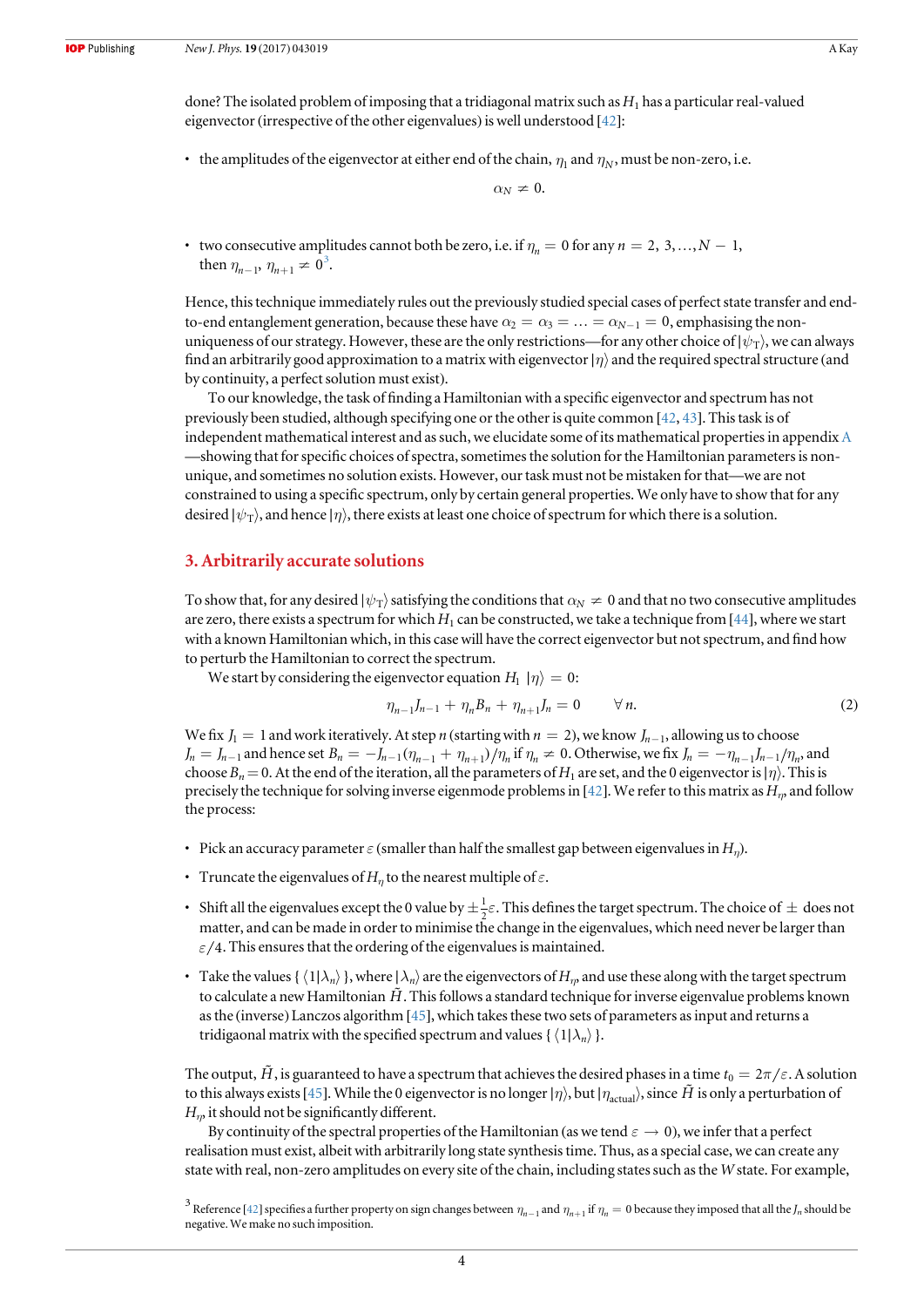$$
H_{\rm I}=\begin{pmatrix} 0.80985122&1.00004543&\\1.00004543&0.23665936&1.00033274\\&1.00033274&-1.99911163&0.99971024\\&0.99971024&-1.9996369&1.00055901\\&1.00055901&0.99954444 \end{pmatrix},
$$

<span id="page-5-0"></span>with parameter  $\varepsilon = 0.001687714$  evolves  $|1\rangle \rightarrow |\alpha\rangle$  where  $\langle \alpha | W \rangle > 1 - 2 \times 10^{-9}$ .

How different is the state produced to what we wanted? The state produced by  $\tilde{H}$  is  $e^{-i\tilde{H}t_0} |1\rangle = |\psi_{\text{actual}}\rangle$ , and has overlap with the target of

$$
\langle \psi_{\text{T}} | \psi_{\text{actual}} \rangle = 1 - 2(1 - \alpha_1)(1 - \langle \eta | \eta_{\text{actual}} \rangle).
$$

Now, note that a Hamiltonian perturbation Vgives, up to normalisation,

$$
|\eta_{\text{actual}}\rangle = |\eta\rangle + \sum_{n=1}^{N-1} \frac{\langle \lambda_n | V | \eta \rangle}{\lambda_n} |\lambda_n\rangle,
$$

where we crudely estimate  $|\langle \lambda_n | V | \eta \rangle| \lesssim \varepsilon$  and  $|\lambda_n| \geq \lambda_{\min}$  to yield

$$
\langle \eta | \eta_{\text{actual}} \rangle \ge 1 - \frac{\varepsilon^2}{2} \frac{N-1}{\lambda_{\text{min}}^2}.
$$

Let us take the typical case where we start from the system where all the  $J_n$  are equal. The original spectrum is

$$
\lambda_k = 2J\cos\bigg(\frac{\pi k}{N+1}\bigg).
$$

With N odd, then there is a 0 eigenvalue which we will choose to correspond to the 0-value eigenvector that we will tune. Of the other eigenvalues,  $\lambda$ , we have that  $|\lambda| > \lambda_{(N-1)/2} = \lambda_{\min} \sim 1/N$ . Meanwhile, the smallest gap, that determines  $\varepsilon$  arises at  $\lambda_1 - \lambda_2 \sim 1/N^2$ . So, once perturbed, all the  $J_n$  are approximately equal, and if we assume 0 magnetic fields, we get  $\langle \eta | \eta_{\text{actual}} \rangle \sim 1 - O(1/N)$ , with a t<sub>0</sub> scaling as  $O(N^2)$ .

In fact, it is not *a priori* obvious that a perturbation that only shifts the eigenvalues by no more than  $\varepsilon/4$ should satisfy  $|\langle \lambda_n | V | \eta \rangle| \le \varepsilon$ . A more rigorous analysis is provided in appendix [B](#page-13-0) that improves the error scaling to  $\langle \eta | \eta_{\text{actual}} \rangle \sim 1 - O(1/N^3)$ .

It must be emphasised that we do not propose this algorithm as one that should practically be used; there are a number of shortcomings including that in order for  $\varepsilon \to 0$ , we require  $t \to \infty$ . Also, from a practical perspective, perturbations to the Hamiltonian would have to be at the level of  $O(\varepsilon^2)$  in order to not have too significant an effect, but this is a ridiculous level of accuracy. Instead, the purpose of the algorithm was to show that there is always a solution. It is the focus of the rest of this paper to convey that there are many improvements that can be made such that the state can be created in a time that is independent of the desired accuracy, and at a speed close to the theoretical limits.

### 4. Speed limits

For a given target state  $|\psi_T\rangle$ , how small can the synthesis time,  $t_0$ , be made? The shorter the time, the less opportunity there is for noise to build up and overwhelm the device. The crucial issue is the spectral gap—if the smallest eigenvalue gap is  $\Delta$ , then the minimum value of  $t_0$  is  $\pi/\Delta$ . Indeed, if that smallest gap arises between a pair of eigenvectors that does not include the 0-eigenvector,  $t_0 \geq 2\pi/\Delta$ . We consequently want to understand how large  $\Delta$  can be made, subject to the physically motivated constraint that the maximum coupling strength of the chain is bounded, i.e.  $J_n \leqslant J_{\text{max}}$  for all *n*. In the explicit constructions above,  $\Delta \sim 1/N^2$  yielding a state synthesis time of  $O(N^2)$ . From the history of perfect state transfer, we know that the uniform coupling chain (on which that construction was based) is far from optimal in terms of transfer time;  $O(N)$  is possible. We aim to show that the same is possible for state synthesis. In the abstract, we note that by bounding all coupling strengths  $J_n \in [-J_{\text{max}}, J_{\text{max}}]$ , all eigenvalues are constrained in the range  $\lambda \in [-2J_{\text{max}}, 2J_{\text{max}}]$ . With N such gaps, the smallest gap between eigenvalues can be no more than  $O(1/N)$ , so the synthesis time must be  $O(N)$ .

The challenge is to make a correspondence between the spectral properties of the Hamiltonian  $H_1$ , which are well characterised for the state synthesis task, and the coupling strengths. Let us assume that  $H_1$  is symmetric, meaning  $B_n = B_{N+1-n}$  and  $J_n^2 = J_{N-n}^2$ , and of odd size  $N = 2M + 1$ . Improving the proof technique of [[46](#page-15-0)], we will argue that

$$
J_{\max} \geqslant \frac{\pi}{2t_0} \sqrt{M^2 - \frac{1}{2}}.
$$
\n<sup>(3)</sup>

We start by observing that if  $H_1$  achieves the state synthesis task, then so does any  $H_1 + \gamma \mathbf{1}$ , because the 1 only contributes a global phase to the evolution. We resolve this freedom in the magnetic fields by fixing  $B_{M+1} = 0$ . Next, observe that the symmetry assumption splits  $H_1$  into anti-symmetric and symmetric subspaces with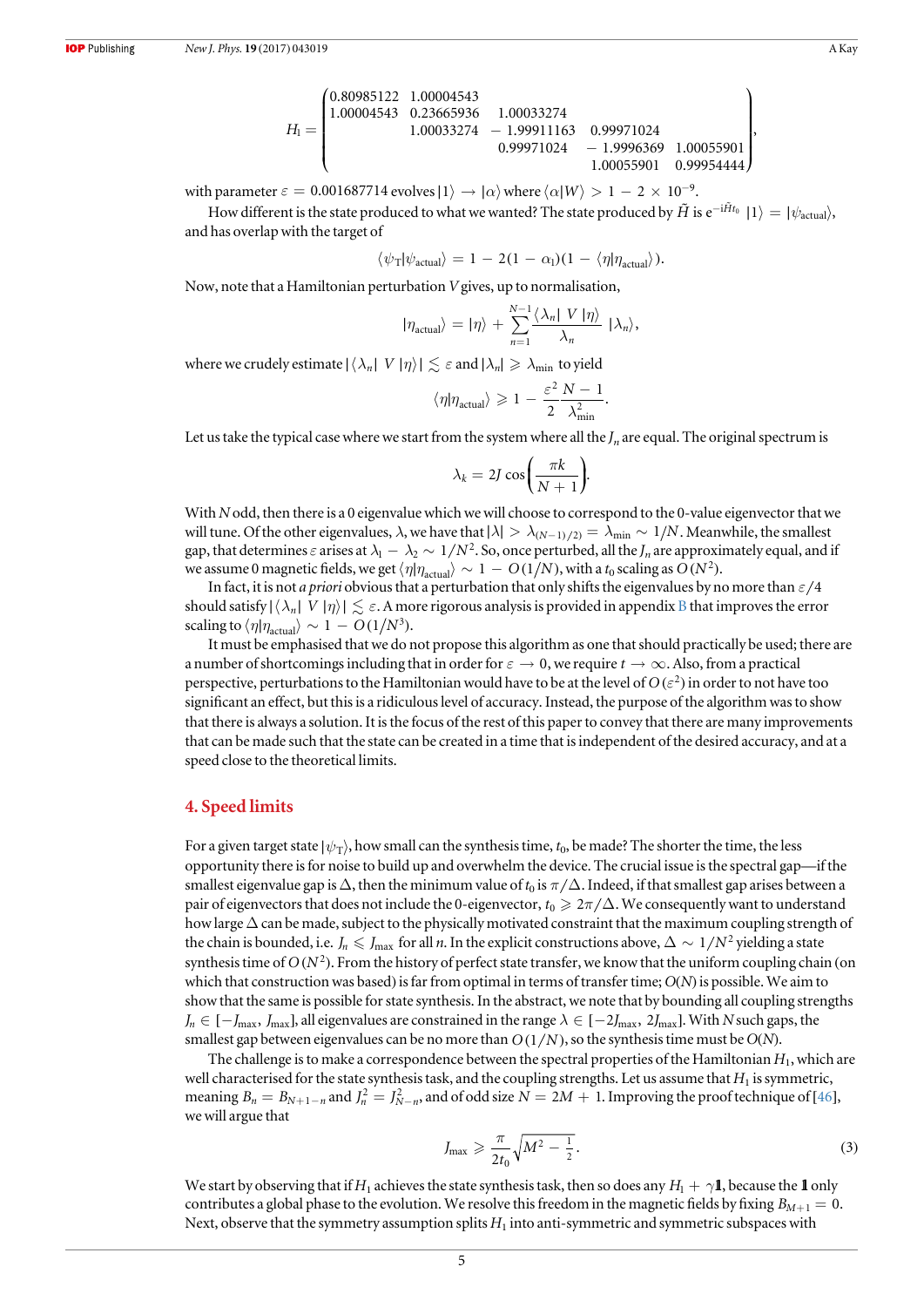<span id="page-6-0"></span>mutually interlacing eigenvalues  $\{\mu_k\}_{k=1}^M$  and  $\{\nu_k\}_{k=1}^{M+1}$  respectively  $(\nu_k < \mu_k < \nu_{k+1})$ . All eigenvalues must have an integer spacing, except for a spacing of  $\frac{1}{2}$  either side of one special eigenvalue. Let us assume this special eigenvalue is  $\mu_{\tilde{k}}$  (which turns out to be the relevant case, rather than  $\eta_{\tilde{k}}$ ). We have that

$$
4J_{\text{max}}^2 \geq 4J_M^2 = \text{Tr}(SH^2) = \sum \eta_k^2 - \sum \mu_k^2
$$

where  $S = \sum_{n=1}^{N} |n\rangle\langle N+1-n|$ . If we use the bounds  $\eta_k \geqslant \eta_1 + 2(k-1) - \delta_{k>\tilde{k}}$  and  $\mu_k \leqslant \eta_{k+1} - 1 + \frac{1}{2} \delta_{k=\tilde{k}}$ , then one readily derives

$$
4J_{\max}^2 \geqslant \eta_1^2 + (2M - 1)\eta_1 + 2M^2 - M - \frac{1}{4},
$$

which is the smallest possible  $(M^2 - \frac{1}{2})$  for the choice  $\eta_1 = \frac{1}{2} - M$ .

Importantly, this construction gives us insight as to how we could realise the optimal solution—by selecting a spectrum  $0, \pm 1, \pm 3, \pm 5, \ldots, \pm (N-2)$  $0, \pm 1, \pm 3, \pm 5, \ldots, \pm (N-2)$  $0, \pm 1, \pm 3, \pm 5, \ldots, \pm (N-2)$ , which is very far from the spectrum chosen in section 3. Of course, even for a symmetric target eigenvector, it is not necessary that the Hamiltonian be symmetric, and even our basic premise of fixing a single eigenvector and some basic spectral properties is far from unique, so this construction has limited applicability. We can extend the technique at the cost of removing the possibility of the bound being tight. We start with

$$
\mathrm{Tr}(H^{2}) = \sum \lambda_{n}^{2} = 2 \sum_{n=1}^{N-1} J_{n}^{2} + \sum_{n=1}^{N} B_{n}^{2},
$$

fixing the  $B_n$  through eigenvector relation equation ([2](#page-4-0)), so that, under the assumption  $\eta_n \neq 0$ ,

$$
\sum \lambda_n^2 = 2 \sum_{n=1}^{N-1} J_n^2 + \sum_{n=1}^{N} \left( \frac{\eta_{n-1} J_{n-1} + \eta_{n+1} J_n}{\eta_n} \right)^2.
$$

By imposing  $|J_n| \leq J_{\text{max}}$ , this reduces to

$$
\sum \lambda_n^2 \leqslant 2 \sum_{n=1}^{N-1} J_{\max}^2 + \sum_{n=1}^N \left( \frac{|\eta_{n-1}| J_{\max} + |\eta_{n+1}| J_{\max}}{\eta_n} \right)^2 = J_{\max}^2 \left( 2(N-1) + \sum_{n=1}^N \left( \frac{|\eta_{n-1}| + |\eta_{n+1}|}{\eta_n} \right)^2 \right).
$$

Having fixed that the special eigenvalue is 0 (we did this implicitly, but we have the freedom to do that thanks to the  $\gamma$  **l** shift), and recognising that all other eigenvalues in  $\sum \lambda_n^2$  must be spaced by at least  $2\pi/t_0$ , it is clear that the smallest such sum arises from eigenvalues centred on 0, in  $\pm$  pairs, with the minimum spacing. Thus,

$$
\sum_{n} \lambda_n^2 \geqslant 2 \bigg( \frac{\pi}{t_0} \bigg)^2 \sum_{n=1}^{M} (2n-1)^2 = \frac{\pi^2}{3t_0^2} N(N-1)(N-2).
$$

We finally have that

$$
\frac{J_{\max}t_0}{\pi} \sqrt{\frac{2(N-1) + \sum_{n=1}^{N} \left(\frac{|\eta_{n-1}| + |\eta_{n+1}|}{\eta_n}\right)^2}{N(N-1)(N-2)}} \geq \frac{1}{\sqrt{3}}.
$$
\n(4)

For example, the *W*-state requires a time of at least  $\pi N/(3\sqrt{2}J_{\text{max}})$  in the large *N* limit.

If we wish to compare with all possible fixed Hamiltonians, or even time-varying excitation-preserving Hamiltonians, subject to the constraint that all coupling strengths are bounded within a range  $[-J_{\text{max}}, J_{\text{max}}]$ , then we can utilise Lieb–Robinson bounds[[47](#page-15-0)]. These convey that to generate a non-trivial correlation function between two regions separated by a distance L requires at least a time ~*L* because there is a finite group velocity for the propagation of correlations. Conventionally, the group velocity in this situation would be evaluated as  $v_g = 2 J_{\text{max}}$ , giving an optimal evolution time of  $(N - 1)/(2 J_{\text{max}})$ . This velocity is borne out by detailed numerical calculations of optimal quantum control in [[48](#page-15-0)](in the bulk; edge effects can affect finite sized systems), although rigorous calculations of the Lieb–Robinson bound only give  $v_g \le 6J_{\text{max}}$  [[47](#page-15-0)]. For instance, if we consider the two operators  $O_A = Z_1$  and  $O_B = Z_N$ , and evaluate

$$
\sigma(\ket{\psi}) = \bra{\psi} \mathsf{O}_A \mathsf{O}_B \ket{\psi} - \bra{\psi} \mathsf{O}_A \ket{\psi} \bra{\psi} \mathsf{O}_B \ket{\psi}
$$

then at the start of the evolution we have  $\sigma(|n\rangle) = 0$ , while the final state has  $\sigma(|\alpha\rangle) = -4\alpha_1^2\alpha_N^2$ . Provided  $\alpha_1\alpha_N$  is not exponentially small,  $t_0 \geq (N-1)/v_g$ , so the scaling relation is certainly optimal. Note that this Lieb–Robinson time (which we shall take to be  $J_{\text{max}} t_0 \geq (N-1)/2$  later in the paper) is independent of the target state. In fact, this serves to illustrate the crude level of the bound in equation (4)—it is easy to pick target states so that the bound it gives is less strict that the Lieb–Robinson bound. For example, up to normalisation,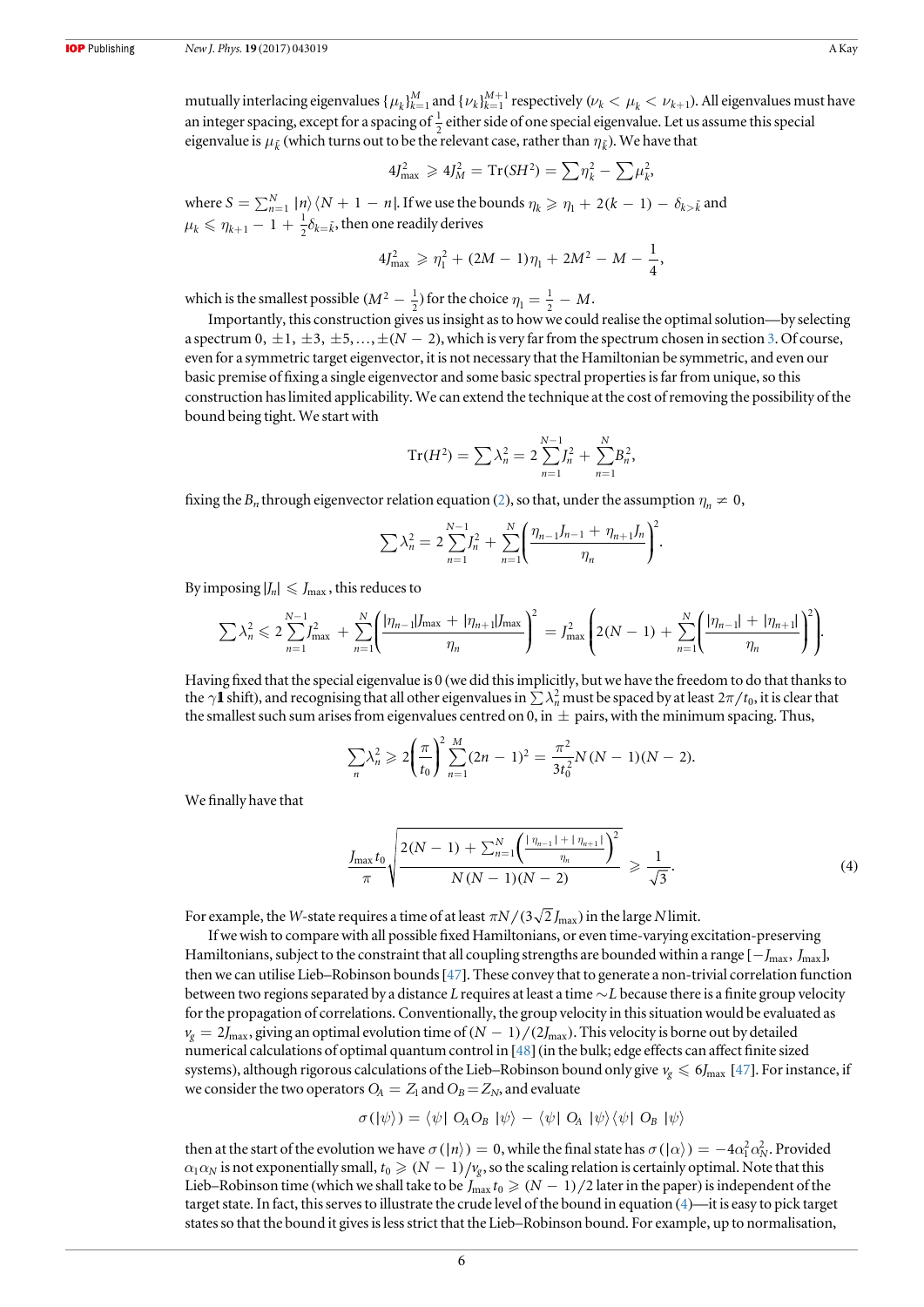$$
|\psi_{\rm T}\rangle = \sum_{n=1}^{N} \alpha^{(n-(N+1)/2)^2} |n\rangle
$$

<span id="page-7-0"></span>with  $N = 21$  has a worse bound if  $\alpha < 0.9157$ .

#### 5. Analytic solutions

We saw in the previous section that our original technique gives a state synthesis time that is far worse than we might hope, scaling as  $O(N^2)$  instead of  $O(N)$ . One might hope that the same technique would continue to work when using an initial coupling distribution of  $J_n = \sqrt{n(N - n)}/N$  [[29](#page-15-0)] instead of  $J_n = 1$ , which would give an eigenvalue spacing of  $1/N$ . This can be made to work. For example, starting from  $J_n = (-1)^n \sqrt{n(N - n)}/N$ and  $B_n = -J_{n-1} - J_n$ , the eigenvalue gap appears, numerically, to be  $O(1/N)$ , and so a transfer time  $O(N)$  is possible. However, there is necessarily a multiplicative constant overhead to such a scheme (having to choose  $\varepsilon$ well within the size of the existing energy gap), meaning that state synthesis is, perhaps, an order of magnitude slower that it could theoretically be. In the case of  $N = 7$ , for instance, we found a system that produced an output state  $|\psi\rangle$  with  $\langle W|\psi\rangle = 1 - 2 \times 10^{-6}$ , but *J*<sub>max</sub>  $t_0 = 893$ , far worse than the *J*<sub>max</sub>  $t_0 \ge 4.51$  suggested by equation ([4](#page-6-0)). We therefore pursue a different technique, starting by producing analytic solutions that have a particular target spectrum and fixed 0-eigenvector, and using these as the input to a perturbative technique to produce useful solutions.

In [[49](#page-15-0)], a set of matrices which we call the Hahn matrices, were introduced. These are  $M \times M$  symmetric tridiagonal matrices with diagonal elements

$$
h_n = (M-1)\left(\frac{M+1}{2} + \alpha\right) - 2\left(n - \frac{M+1}{2}\right)^2
$$

and off-diagonal elements

$$
K_n = \sqrt{n(n+\alpha)(M-n)(M+\alpha-n)}.
$$

The Hahn matrices have a spectrum  $k$  ( $k+2\alpha+1$ ) for  $k=0,...,M-1$  [[49](#page-15-0)] and  $\alpha\geqslant 0$   $^{4}.$  While this spectrum is not the one we desire, the Hahn matrices motivate our new construction of an  $N \times N$  symmetric tridiagonal matrix  $(N = 2M + 1)$  with 0 on the main diagonal and off-diagonal couplings that satisfy

$$
J_{2n-1}^2 + J_{2n}^2 = h_n + \left(\frac{2\alpha + 1}{2}\right)^2 \qquad J_{2n}J_{2n+1} = K_n,
$$

which has a spectrum 0 and  $\pm \left\{ \left( k + \frac{2\alpha - 1}{2} \right) \right\}_{k=1}^{M}$  $2\alpha - 1$ <sup>M</sup>  $\left\{\frac{-1}{2}\right\}_{k=1}$ . In particular, integer values of  $\alpha$  yield a spectrum that is compatible with our spectral condition and give  $t_0 = 2\pi$ . Furthermore, imposing that our new matrix is symmetric requires that  $J_M = J_{M+1}$ . Hence,

$$
J_M = \begin{cases} \sqrt{\frac{h_{(M+1)/2} + \left(\alpha + \frac{1}{2}\right)^2}{2}} & M \text{ odd} \\ \sqrt{\frac{K_{M/2}}{2}} & M \text{ even.} \end{cases}
$$

which is sufficient to define all the coefficients.

In the case of  $\alpha = 0$ , the spectrum is the one that was used to give the minimum state synthesis time,  $J_{\text{max}} t_0 = \frac{\pi}{2} \sqrt{M^2 - \frac{1}{2}}$ .

For example, with  $M = 3$  and  $\alpha = 1$ , we start with the Hahn matrix

$$
\begin{pmatrix}\n4 & 2\sqrt{3} & 0 \\
2\sqrt{3} & 6 & 2\sqrt{3} \\
0 & 2\sqrt{3} & 4\n\end{pmatrix}
$$

 $^4$  In fact, [[49](#page-15-0)] restricted the values of  $\alpha$  more strongly, but this was because other specific properties of the spectrum were required. Reference [[49](#page-15-0)] also gives the eigenvectors of these matrices in terms of the Hahn polynomials.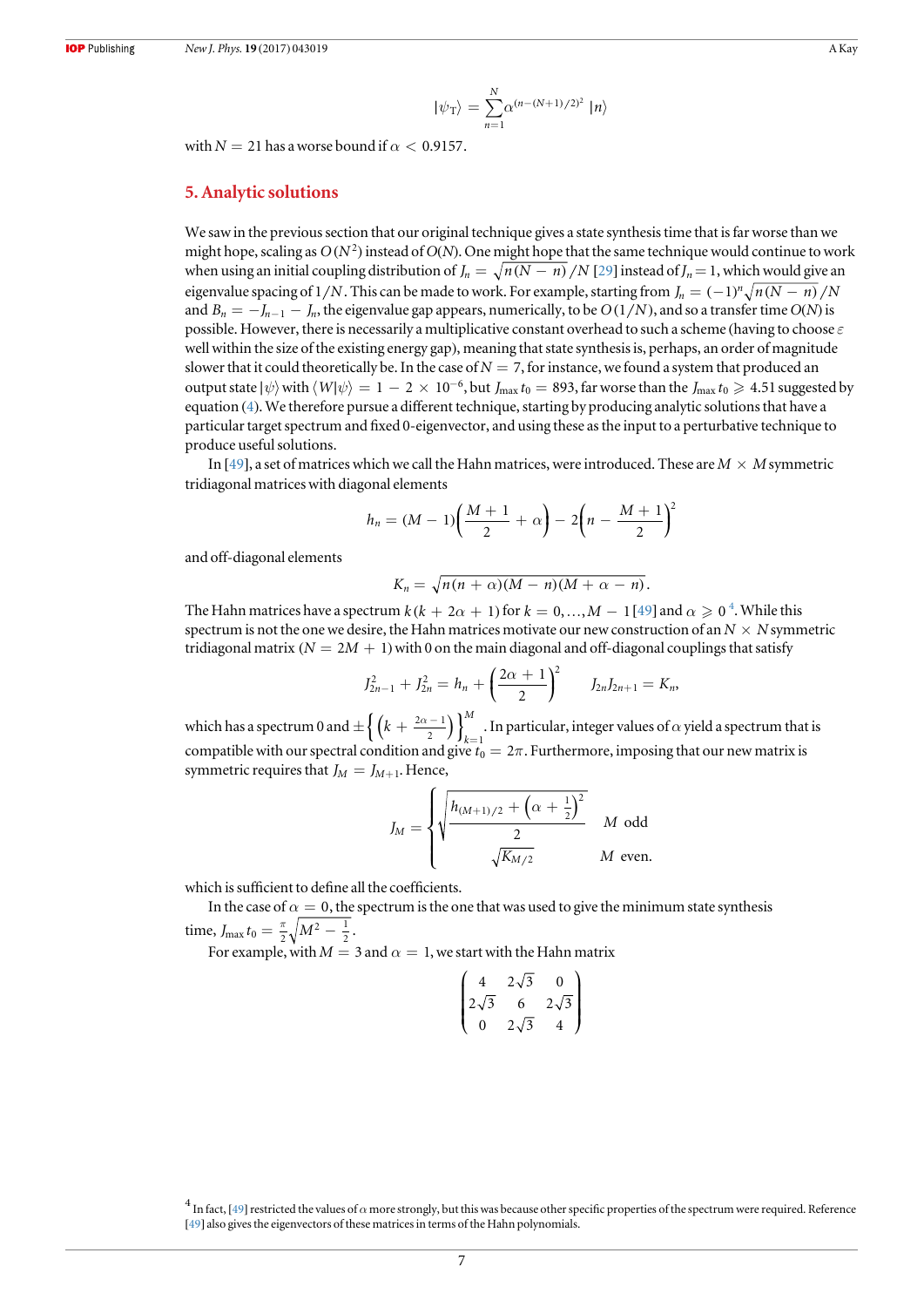<span id="page-8-0"></span>and subsequently create the size 7 Hamiltonian (in the first excitation subspace)

$$
H_{1} = \begin{pmatrix} 0 & \frac{7\sqrt{\frac{3}{11}}}{2} \\ \frac{7\sqrt{\frac{3}{11}}}{2} & 0 & -4\sqrt{\frac{2}{11}} \\ & -4\sqrt{\frac{2}{11}} & 0 & \frac{\sqrt{\frac{33}{2}}}{2} \\ & & \frac{\sqrt{\frac{33}{2}}}{2} & 0 & -\frac{\sqrt{\frac{33}{2}}}{2} \\ & & & -\frac{\sqrt{\frac{33}{2}}}{2} & 0 & 4\sqrt{\frac{2}{11}} \\ & & & & 4\sqrt{\frac{2}{11}} & 0 & -\frac{7\sqrt{\frac{3}{11}}}{2} \\ & & & & & -\frac{7\sqrt{\frac{3}{11}}}{2} & 0 \end{pmatrix}.
$$

This has a 0-eigenvector, up to normalisation, of approximately

$$
|1\rangle + |7\rangle + 1.072(|3\rangle + |5\rangle).
$$

To see that its spectrum is 0,  $\pm \frac{1}{2}$ ,  $\pm \frac{3}{2}$ ,  $\pm$ 3 2 5  $\frac{5}{2}$ , we first observe that for any eigenvector  $\sum_{n=1}^{7} \lambda_n |n\rangle$  of eigenvalue  $\lambda$ , there is an eigenvector  $\sum_{n=1}^7 \lambda_n (-1)^{n+1} |n\rangle$  with eigenvalue  $-\lambda$ , so all eigenvalues occur in  $\pm \lambda$ pairs, except for 0, which must be there given the odd size of the system. Now we evaluate  $H_1^2 - \frac{9}{4}$ **I**,

$$
\begin{pmatrix}\n\frac{12}{11} & 0 & \frac{14\sqrt{6}}{11} \\
0 & 4 & 0 & 2\sqrt{3} \\
\frac{14\sqrt{6}}{11} & 0 & \frac{421}{88} & 0 & \frac{33}{8} \\
2\sqrt{3} & 0 & 6 & 0 & 2\sqrt{3} \\
\frac{33}{8} & 0 & \frac{421}{88} & 0 & \frac{14\sqrt{6}}{11} \\
2\sqrt{3} & 0 & 4 & 0 \\
\frac{14\sqrt{6}}{11} & 0 & \frac{12}{11}\n\end{pmatrix}
$$

,

and recognise that it splits into two subspaces corresponding to the even and odd matrix elements:

$$
\begin{pmatrix}\n\frac{12}{11} & \frac{14\sqrt{6}}{11} & & & & \\
\frac{14\sqrt{6}}{11} & \frac{421}{88} & \frac{33}{8} & & \\
\frac{33}{8} & \frac{421}{88} & \frac{14\sqrt{6}}{11} & \\
\frac{14\sqrt{6}}{11} & \frac{12}{11}\n\end{pmatrix} \oplus \begin{pmatrix}\n4 & 2\sqrt{3} & & & \\
2\sqrt{3} & 6 & 2\sqrt{3} & \\
2\sqrt{3} & 4 & \n\end{pmatrix}
$$

The second of these is our original Hahn matrix. Hence, some of the eigenvalues  $\lambda$  are related to those of the Hahn matrix by  $\lambda^2 - \frac{9}{4}$ , and we know those values to be 0, 4, 10. Overall, this imposes that the spectrum must be 0,  $\pm \frac{1}{2}$ ,  $\pm \frac{3}{2}$ ,  $\pm$ 3 2  $\frac{5}{2}$  (and this proof strategy is the same for any size of matrix).

# 6. Perturbative manipulations

If we want a different vector |*η*) to be the 0-eigenvector, we must start from our analytic solution and try to iterate towards an improved solution. It is interesting to observe that for  $\alpha = 1$ , the 0 eigenvector of the previous construction is very close to |  $W_{\text{odd}}$ —numerically we have created matrices of (odd) size up to 10003, and  $\langle W_{\rm odd}| \eta\rangle$  is always at least 0.999<sup>5</sup>. Equally this means that the overlap with the W state is approximately  $1/\sqrt{2}$ . Consequently, it can serve as a crude starting point for numerical schemes—by judiciously changing the signs of the coupling strengths we can guarantee an overlap with any target state of approximately  $(\sum_{n} |\alpha_{2n-1}|) \sqrt{2} / \sqrt{N+1}$  which is never too small.

 $<sup>5</sup>$  Up to some signs which can be corrected by judiciously changing the signs of the couplings.</sup>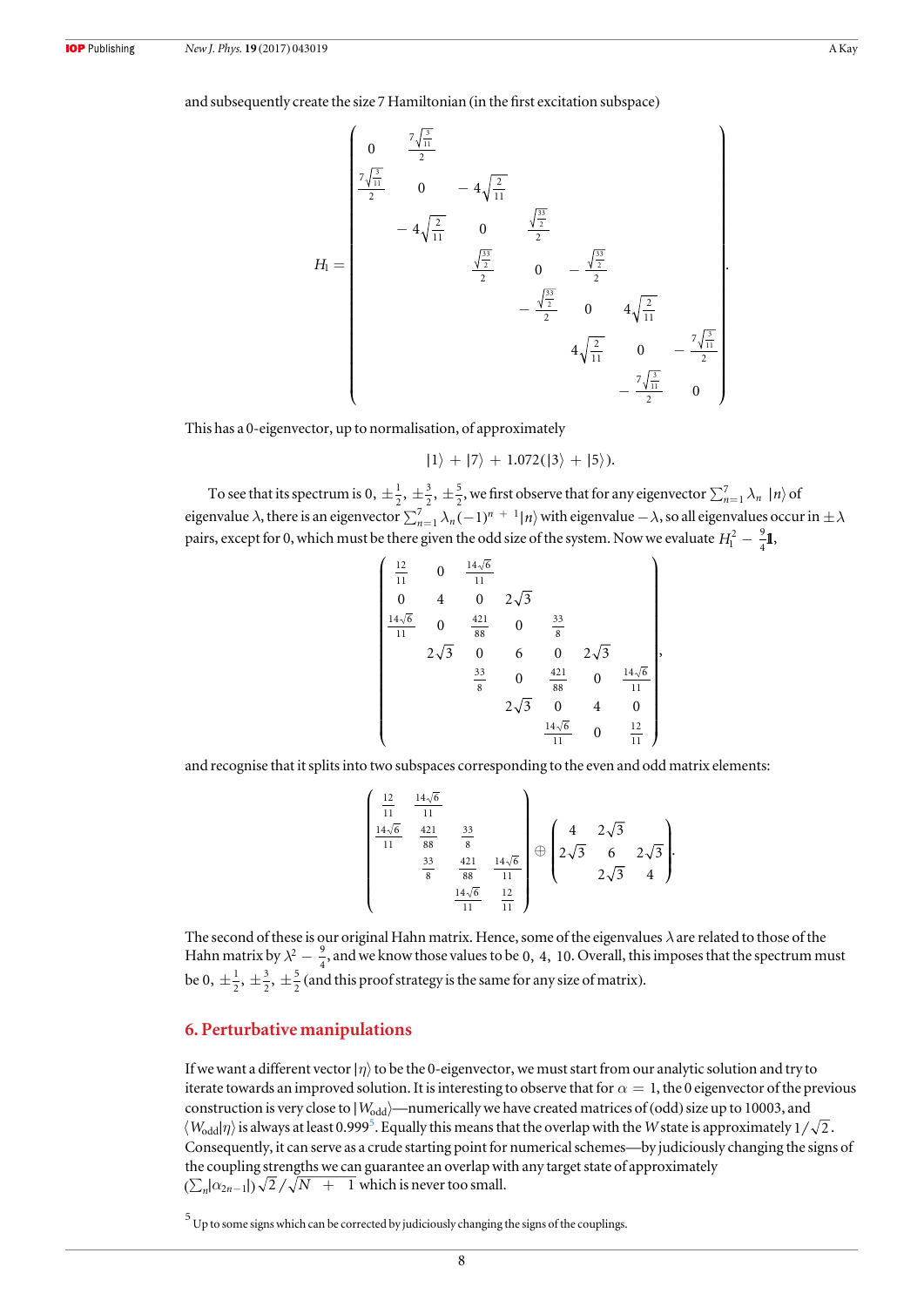We start with a Hamiltonian  $H_1^{(0)}$  which has magnetic fields  $B_n^{(0)}$  and couplings  $J_n^{(0)}$ , which can be used to calculate the characteristic polynomial  $p(x)$  of  $H_1^{(0)}$ . We aim to find the first order correction to the fields and couplings that steps us towards having the desired spectrum { $\lambda_n$ } (for all eigenvalues except 0) and desired 0-vector  $|\eta\rangle$ . Let us write  $|G^{(0)}\rangle = (B_1^{(0)},\,I_1^{(0)},\,B_2^{(0)},\,...B_N^{(0)})^T.$  Then if

$$
M = \begin{pmatrix} \langle \eta | 1 \rangle & \langle \eta | 2 \rangle & & \\ & \langle \eta | 1 \rangle & \langle \eta | 2 \rangle & \langle \eta | 3 \rangle & \\ & & \langle \eta | 2 \rangle & \langle \eta | 3 \rangle & \langle \eta | 4 \rangle \\ & & & \ddots & \ddots \end{pmatrix},
$$

the conditions for  $|\eta\rangle$  to be the 0-eigenvector of our new solution are represented as *M*  $|G^{(1)}\rangle = 0$ . Combined with the  $N-1$  conditions for getting the eigenvalues (except for the 0-value) correct,

$$
\underline{\nabla} p(x)|_{x=\lambda} = -p(\lambda),
$$

this specifies a linear problem to be solved for the next step,  $|\delta G\rangle = |G^{(1)}\rangle - |G^{(0)}\rangle$ . Moreover, the entries of the vector  $\nabla p(x)$  are easily evaluated:

$$
\frac{\mathrm{d}p}{\mathrm{d}B_n} = \det[H^{(0)} - x\mathbf{1}]_n \qquad \frac{\mathrm{d}p}{\mathrm{d}J_n} = -2J_n \det[H^{(0)} - x\mathbf{1}]_{n,n+1},
$$

where  $[R]_n$  denotes a matrix R with its nth row and column removed.

This technique works in theory, although in practice the matrices involved are poorly conditioned, meaning that the radius of convergence is too small and anything other than modest system sizes gets trapped too readily in local maxima. Nevertheless, there is significant scope for improvement by, for example, applying appropriate pre-conditioning, and using higher order techniques should it prove desirable to go to system sizes larger than  $N \sim 100$ . However, we have not explored these options since, as we will argue in section [7](#page-10-0), there are practical reasons why it is unlikely to be necessary.

Instead, we have found that sub-optimal techniques, while not providing monotonic convergence, often happen to yield higher quality solutions by not getting trapped in local maxima (or reach a sufficiently accurate point that the above calculation does converge). In particular, the supporting calculations provided via a Mathematica workbook [[50](#page-15-0)], adopt the technique of

- Start with a Hamiltonian  $H_1$  (couplings  $J_n$  and fields  $B_n$ ).
- Change the signs of the couplings to

$$
sign(J_n) := -sign\left(\frac{\eta_{n-1}J_{n-1}}{\eta_{n+1}}\right).
$$

This does not change the spectrum of the Hamiltonian, but given the sign changes in the couplings determine the ordering of the eigenvalues, it may be that the 0-eigenvector is changed.

• Define a perturbation

$$
V = -\sum_{n=1}^{N} \frac{\eta_{n-1} J_{n-1} + \eta_{n+1} J_n}{\eta_n} \, |\, n \rangle \, \langle n \, |\,
$$

and corresponding perturbed Hamiltonian  $H_p = H_1 + \delta V$ , with  $\delta = \min(1, \varepsilon / ||V||)$  for some  $\varepsilon \ll 1$ . Note that the sign choice of the  $\{J_n\}$  minimised the norm of V, making it as close to being a perturbation as possible.

- Calculate the eigenvectors  $|\tilde{\lambda}_n\rangle$  of  $H_n$ .
- Calculate a new Hamiltonian with the desired spectrum starting from the eigenvector overlaps {  $\langle 1|\tilde{\lambda}_n\rangle$  } by using the (inverse) Lanczos algorithm.

The overall step is isospectral by construction, and should provide a small  $(O(\varepsilon))$  improvement in the accuracy of the target eigenvector. Thus, repetition is anticipated to drive us towards a good solution, should one exist, modulo some possible disturbance introduced by the reordering of the eigenvectors due to the sign changes of the coupling strengths.

For example, figure [1](#page-10-0) depicts the evolution of a 21 qubit system which performs the evolution  $|1\rangle \rightarrow |\psi\rangle$ where  $\langle W|\psi\rangle \approx 1-2\times 10^{-15}$ . It is clear, however, that our calculations can still be significantly improvedthe results for 99 spins, as used in figure [2](#page-10-0), demonstrate that random perturbations can easily find improvements in the Hamiltonian over and above those which we realised with the above formulation.

With regards to the optimal speed, the 2[1](#page-10-0)-qubit example of figure 1 gives that  $J_{\text{max}} t_0 = 33.1$ . Equation ([4](#page-6-0)) specifies that  $J_{\text{max}} t_0 \geq 14.9$ ; there appears to be some margin for improvement within the bounds of the

9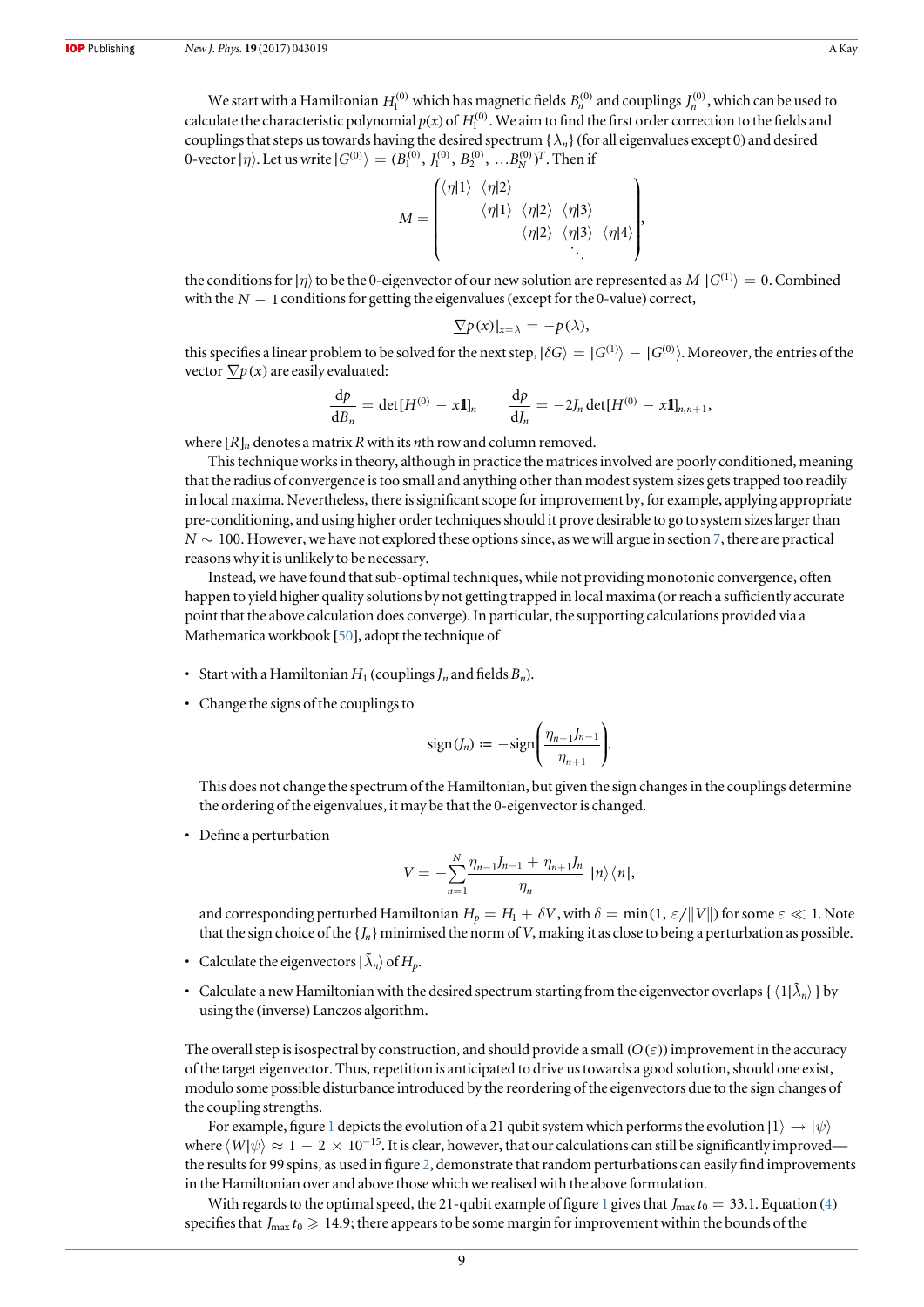<span id="page-10-0"></span>



Site Number



technique presented in this paper, but some proportion of this must be attributed to the crude nature of the bound—to saturate it would require every coupling strength to be equal, which cannot happen. Equally, the bound for the symmetric case is  $J_{\text{max}} t_0 \geq 33.0$ ; this does not apply because the output is not symmetric but as a tight constraint on those systems perhaps gives a more realistic indication of the value. Moreover, comparing to the Lieb–Robinson bound for any Hamiltonian, including time-dependent ones, the optimal relation (ignoring any edge effects) would be  $J_{\text{max}} t_0 \geq 10$ , surprisingly close!

## 7. Susceptibility to errors

Any real-world implementation of these ideas will naturally experience some variance from the ideal, either in the form of imperfections in the manufacturing process, and manifesting as a perturbation to the Hamiltonian, or in the form of noise. Studying these effects is a broad topic, but we provide some preliminary indications about the effects of these error sources.

For imperfections in the manufacturing process, we note that one of the advantages of the fixed Hamiltonian scheme is that we can analyse the performance of a manufactured device in advance of using it, and potentially even make slight adjustments(such as the evolution time) to partially compensate for errors. Indeed, we could manufacture multiple copies of the device and use the best one. Nevertheless, errors will still creep in. We have chosen to numerically study the effect on the final state of randomly altering each coupling strength and magnetic field by up to a fixed percentage. This percentage shift, as opposed to an absolute shift, arises more naturally in some scenarios such as evanescently coupled waveguides[[21](#page-15-0)], where the coupling of two waveguides separated by a distance x has the form  $J_0 e^{-\mu x}$ , so an absolute error in position  $\delta x$  corresponds to a multiplicative error  $e^{-\mu\delta x}$ . The effects are demonstrated in figure 2 for varying levels of inaccuracy for a chain of 99 spins attempting to create a W-state, constructed according to section [6.](#page-8-0) The effects are remarkably modest.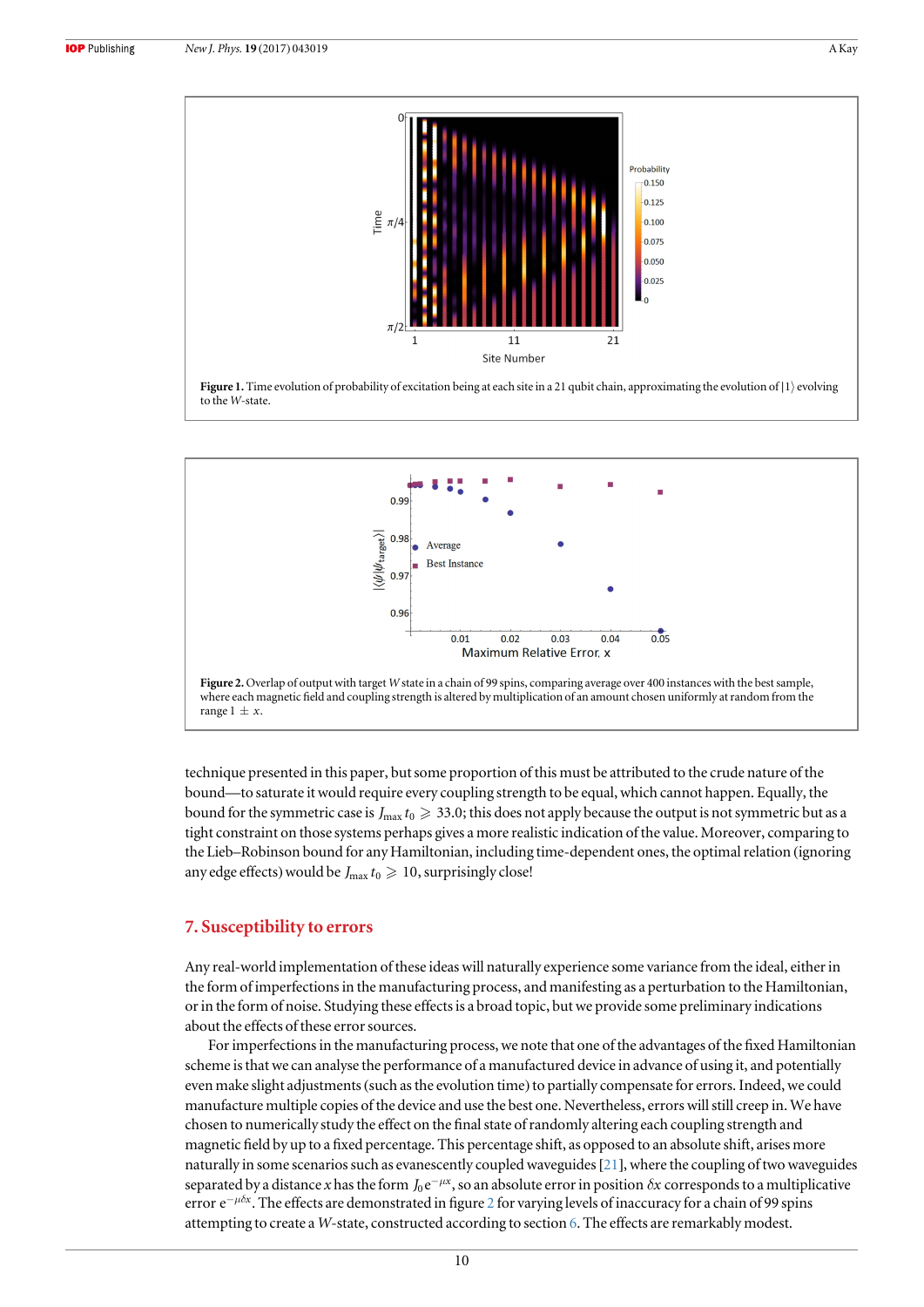On the other hand, noise is always going to be a greater problem that limits the practical useful size of a spin chain (just as will be the case for state transfer, although error correction techniques are slowly being understood in that context [[51](#page-15-0)]). Consider dephasing noise as an example: the appearance of a single Z error randomly in the system is not too detrimental to the final state. To see this, consider decomposing the error in terms of the Majorana fermions

$$
c_n = Z_1 Z_2 \dots Z_{n-1} X_n \qquad c_{n+N} = Z_1 Z_2 \dots Z_{n-1} Y_n.
$$

The purpose in doing this is that under the action of our Hamiltonian (represented in the single excitation subspace by  $H_1$ ), these fermions evolve independently according to

$$
c_n(t) = \sum_{m=1}^{2N} \langle m | e^{-Y \otimes H_1} | n \rangle c_m.
$$

For an error  $Z_n$  at time t, we can consider the fidelity as a figure of merit:

$$
F = |\langle \psi_T | e^{-iH(t_0 - t)} Z_n e^{-iHt} | 1 \rangle|
$$
  
= |\langle 1 | e^{iHt\_0} e^{-iH(t\_0 - t)} Z\_n e^{-iHt} | 1 \rangle|  
= |\langle 1 | c\_n(-t) c\_{N+n}(-t) | 1 \rangle|.

The majority of the terms in this sum do not have any effect—typically, the fidelity is only reduced by an amount 1 *N* for each error. Hence, O(N) errors can be tolerated during the evolution, while only reducing the fidelity by a finite amount. For a given chain length, there will certainly be a threshold per-qubit error rate below which the resulting output state is of sufficiently high fidelity. However, the fastest evolution requires a time O(N), and there are N qubits involved meaning that a constant per-qubit error rate introduces  $O(N^2)$  errors during the evolution. As system sizes scale, it will become impossible to find a practical working window for the noise rate, just as it does for state transfer[[51](#page-15-0)]. This is one motivating factor behind concentrating on only modest sized systems in section [6.](#page-8-0)

## 8. Conclusions

We have shown that a spin chain can be engineered to deterministically create almost any single excitation state of real amplitudes from its time evolution, vastly extending their utility. Numerically, our outputs give Hamiltonians that yield close to the target state in a time that is within a modest(i.e. O(1)) multiplicative factor of being optimal, and are remarkably robust to manufacturing imperfections. While we require manipulation of both magnetic fields and coupling strengths, all the magnetic fields can be set to 0 simply by replacing the chain by one of length 2N + 1, and instead trying to produce the state  $\sum_{n} \alpha_n |2n - 1\rangle$  using a target spectrum whose non-zero eigenvalues occur in  $\pm \lambda$  pairs. For example, to generate a 7-qubit W-state, it could be easier to produce a 15-qubit | *W*<sub>odd</sub>} state and only manipulate the coupling strengths. The cost is an approximate doubling of the state synthesis time. As described in section [1.2](#page-3-0), all our results can readily be applied to local freefermion models such as the transverse Ising model, or any one-dimensional excitation preserving nearestneighbour Hamiltonian such as the Heisenberg model.

The assumption that the target state has real coefficients  $\alpha_n$  was central to our derivation. We do not consider this a serious limitation as the entanglement resource produced by the spin chain is not affected by the ability to manipulate the complex phases—these are a local property of the state. Viewed from an alternative perspective, one can suggest that if a party requests an N qubit state, that implies an ability to do something with those N qubits. One would not request it in order to let it just decohere, unobserved. It might not be a universal computational ability, and the state is required to elevate those abilities to greater computational power, as in the local operations and classical communication paradigm, or measurement-based quantum computation. This might be as simple as the ability to measure the qubits, wherein the implementation of local phases can be incorporated into the choice of measurement basis. If the aim is more than just measurement, the user probably has the ability to implement the local phases themselves. Either way, it does not matter that we only produce a state with real amplitudes. Nevertheless, one method to realise complex amplitudes  $\alpha_n$  is by extending the Hamiltonian model and applying techniques described in [[52](#page-15-0)]. If the couplings  $J_n$  produce the target state with amplitudes  $| \alpha_n |$ , then replacing each term in the Hamiltonian using

$$
J_n(X_nX_{n+1} + Y_nY_{n+1}) \mapsto J_n \frac{\text{Re}(\alpha_{n+1})}{|\alpha_{n+1}|}(X_nX_{n+1} + Y_nY_{n+1}) + J_n \frac{\text{Im}(\alpha_{n+1})}{|\alpha_{n+1}|}(X_nY_{n+1} - Y_nX_{n+1})
$$

would be sufficient, as this is equivalent to applying a unitary rotation with diagonal elements  $e^{i Arg(\alpha_n)}$  on the first excitation subspace of the Hamiltonian.

Any target state with no consecutive zero amplitudes can be realised. To get consecutive zeros, one could examine the technique that  $[42]$  $[42]$  $[42]$  specifies for fixing two eigenvectors of a matrix. While this gives no control over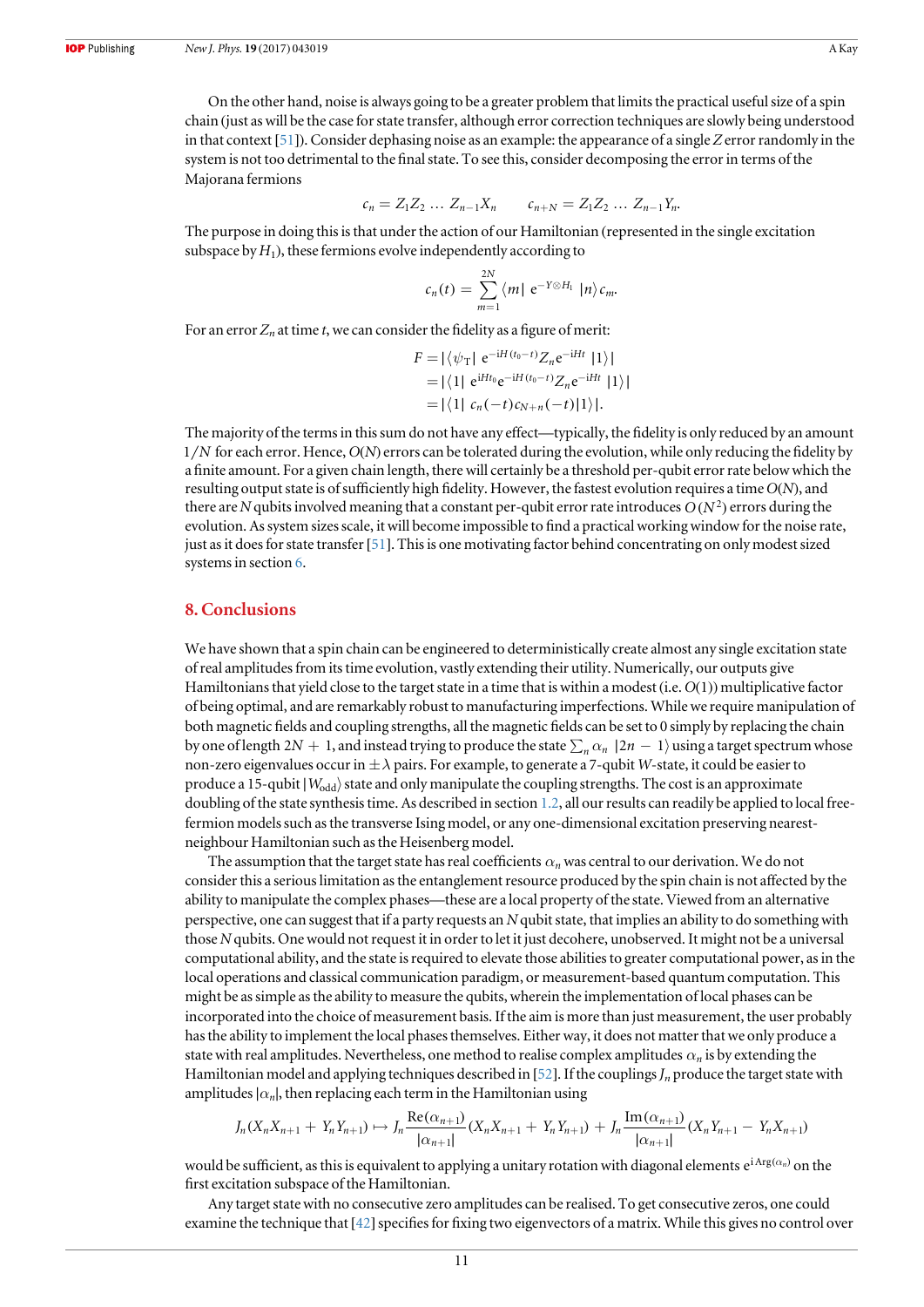<span id="page-12-0"></span>the spectrum, the procedure of section [3](#page-4-0) can be applied to get a high accuracy solution, and hence conveys that solutions exist. However, this can give no more than two consecutive zeros  $\hat{\text{o}}$ . The challenge is to design systems that produce states with many 0 amplitudes, which is likely to require inordinate control over most of the eigenvectors. This is addressed in [[53](#page-15-0)]. The additional advantage of such tuning is that it should be possible to select a much tighter spectrum, with eigenvalue gaps that are  $\pi/t_0$ , as compared to the majority being  $2\pi/t_0$ , as in this work. We anticipate that this would approximately halve the value of  $J_{\rm max} t_0$ , substantially closing the gap to the Lieb–Robinson speed limit.

While one might argue that, conceptually, our results are not new—the possibility of universal quantum computation on a spin chain  $[12, 13]$  $[12, 13]$  $[12, 13]$  $[12, 13]$  $[12, 13]$  implies that any state can be made—there is a world of difference. Perhaps most damning is that results such as[[12](#page-14-0)] do not give deterministic operation. Instead, there is a very small success probability, vanishing as some power of  $N$ , and one has to repeat until success. In that sense, those schemes are not free from user interaction. This is in complete contrast to our scheme wherein the state is guaranteed to be produced with high accuracy at a particular time, and we have shown that our scheme if within a modest overhead of being the fastest that it could be. Furthermore, the universal Hamiltonian schemes require large local Hilbert spaces with unrealistic Hamiltonians, while here our scheme is designed with 'standard' models in mind which are abstractions of commonly arising interactions. System initialisation, while using a product state, is nevertheless complex in order to programme the necessary commands, the output is in a subspace, and possibly encoded (and production of an encoded version of the target state is entirely different to producing the state itself). Meanwhile, our results create the state itself, and system initialisation is as simple as 'cooling' to the |0)<sup>⊗N</sup> state, and setting a single spin to |1). The consequence is a realistic proposition, with good, experimental prospects, particularly using evanescently coupled waveguides. The basic technology has already been shown to work for perfect state transfer in [[21](#page-15-0)], and the present setting is even more appropriate; for the tasks considered here, the only input of interest is a single excitation, not a superposition of states, so one does not require the additional lengths of more recent experiments[[23](#page-15-0), [54](#page-15-0)]. However, the efficacy of such a scheme would have to be compared to other methods such as [[22,](#page-15-0) [55](#page-15-0)].

Of course, the assumptions made here are not appropriate to all experimental scenarios, but should act as a bound. Relaxing those assumptions and reintroducing some relatively simple-to-implement experimentdependent controls can only improve the situation, and we now know that such solutions are possible. This might be considered akin to the vast explosion of state transfer schemes (see [[33](#page-15-0)] and references therein), tuned to a variety of different physical implementations and physical effects, after it was demonstrated that perfect transfer as a concept was possible [[29](#page-15-0)].

## Acknowledgments

We would like to thank L Banchi and G Coutinho for introductory conversations. This work was supported by EPSRC grant EP/N035097/1.

## Appendix A. The mathematical task of imposing a spectrum and eigenvector on a tridiagonal matrix

Problem 1.Given a real, normalised vector

$$
|\eta\rangle = \sum_{n=1}^{N} \eta_n |n\rangle,
$$

such that  $\eta_1 \eta_N \neq 0$  and no two consecutive values  $\eta_n$  and  $\eta_{n+1}$  are both zero, and a set of distinct real numbers  $\Lambda = \{\lambda_n\}_{n=1}^N,$  find a real, symmetric, tridiagonal matrix  $H_1$  with eigenvalues  $\Lambda$  such that  $H_1 | \eta \rangle = \eta | \eta \rangle (\eta \in \Lambda).$ 

To our knowledge, the construction of tridiagonal matrices with a specific spectrum and a specific eigenvector has not been studied, although the independent questions of inverse eigenvalue [[43](#page-15-0)] and inverse eigenmode [[42](#page-15-0)] problems have been examined. As such, we are interested in categorising when solutions to problem 1 exist, and how to find them.

 $^6$  For two eigenvectors  $|\eta^1\rangle$  and  $|\eta^2\rangle$  necessary conditions on there being a corresponding tridiagonal matrix include that  $s_n=t_n=0$  or  $s_n t_n > 0$  for each  $n = 1,..., N$ , where  $s_n = \sum_{m=1}^n \eta_m^1 \eta_m^2$  and  $t_n = \eta_n^1 \eta_{n+1}^2 - \eta_{n+1}^1 \eta_n^2$ . However, the condition of two consecutive zeros is  $\eta_n^1 + \eta_n^2 = 0$  and  $\eta_{n+1}^1 + \eta_{n+1}^2 = 0$ , which in turn means  $t_n = 0$ , requiring  $\eta_n^1 = \eta_n^2 = 0$  such that  $s_n = 0$ . This allows two zeros together, but to add a third consecutive zero would require two consecutive zeros in both eigenvectors.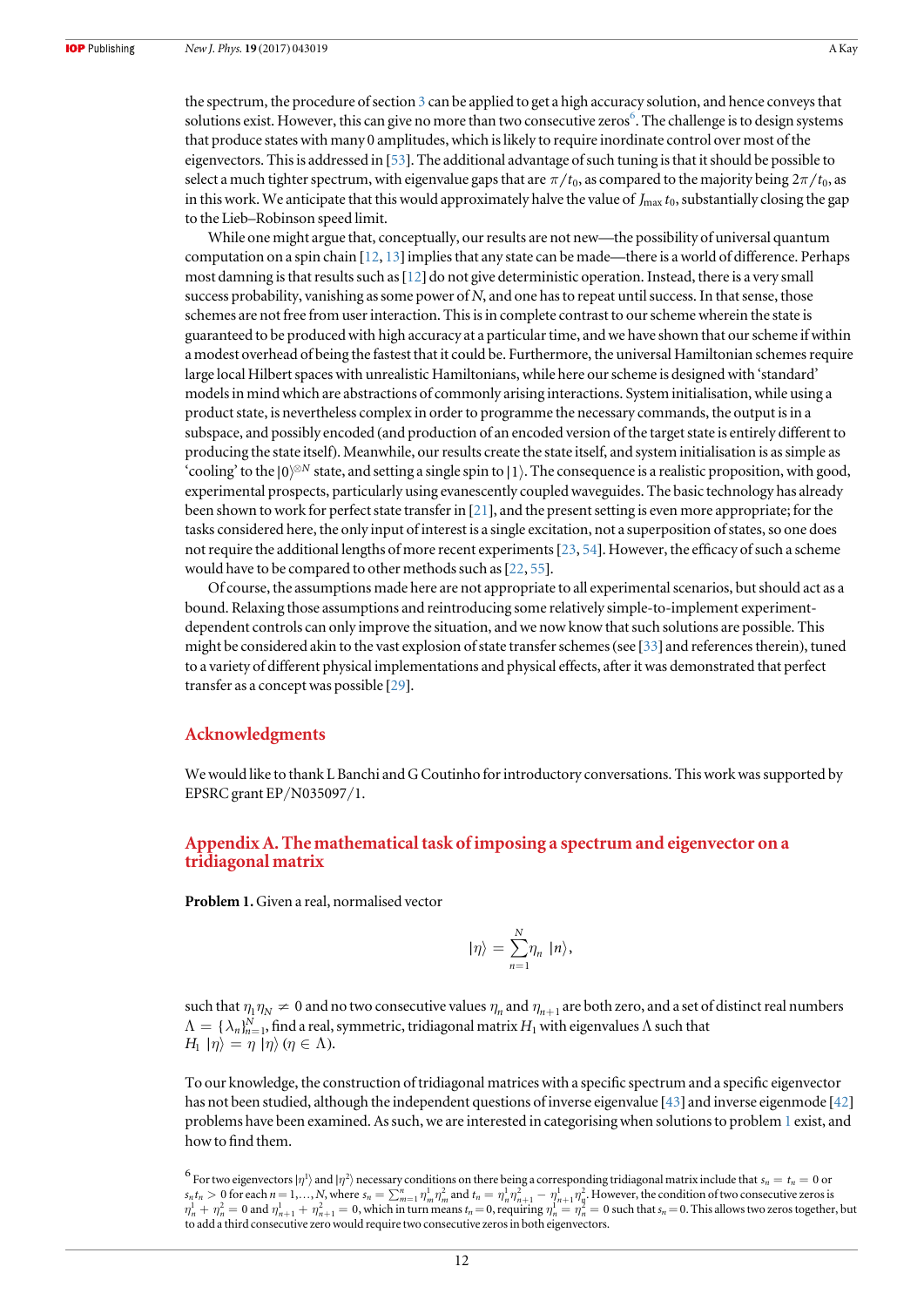<span id="page-13-0"></span>We start by making an observation about the necessary pattern of signs of the coupling strengths such that a specified eigenvector can correspond to a particular eigenvalue in the ordered sequence. Recall[[42](#page-15-0)] that if all the  $J_n$  are negative, the eigenvector with the *n*th largest eigenvalue has  $N - n$  sign changes in its amplitudes. In order to ensure that a particular eigenvector  $|\eta\rangle$  has the *n*th largest eigenvalue, find a diagonal matrix D, with  $D^2 = 1$ such that *D*  $|\eta\rangle$  has N − *n* sign changes. If matrix H<sub>1</sub> has coupling strengths  $J_n$  which are all negative, and an eigenvector *D* |*n*) which has  $N - n$  sign changes, and thus has the *n*th largest eigenvalue, the matrix *DH*<sub>1</sub>*D* has the same magnetic fields, the coupling strengths are the same up to sign changes

$$
sign(J_m) = -D_m D_{m+1},
$$

and  $|\eta\rangle$  is an eigenvector. Moreover, since D is unitary, the transformation was isospectral, and  $|\eta\rangle$  must have the nth largest eigenvector.

Lemma 1. Specifying a spectrum and a target eigenvector is insufficient to yield a unique solution.

**Proof.** By uniqueness, we mean choice of the values  $\{J_n^2\}$ —changing the signs of the  $J_n$  is a triviality which we want to discount. The Hamiltonian

$$
\begin{pmatrix}\n-J_1 & J_1 & & & \\
J_1 & -J_1-J_2 & J_2 & & \\
& J_2 & 0 & -J_2 & \\
& & -J_2 & J_1+J_2 & -J_1 \\
& & & -J_1 & J_1\n\end{pmatrix},
$$

where  $J_2=-\sqrt{45}\,/J_1$  has spectrum  $0,\,\pm 3,\,\pm 5$  and the  $0$ -eigenvector is  $\ket{W}$  for two distinct values of  $J_1^2$ :

$$
J_1^2 = \frac{17 + 3\sqrt{5} \pm \sqrt{102\sqrt{5} - 206}}{4}.
$$

Lemma 2. Problem [1](#page-12-0) does not always have a solution.

**Proof.** It suffices to find a counterexample. To that end, fix  $N = 5$  and  $|\eta\rangle = |W_{odd}\rangle$  with a target spectrum of  $\{0, \pm 3, \pm 5\}$  (note that this example is of particular relevance to our studies of state synthesis). Requiring  $H_1 | \eta \rangle = 0$  immediately restricts the structure to

$$
H_1 = \begin{pmatrix} 0 & J_1 & & \\ J_1 & B_2 & -J_1 & & \\ & -J_1 & 0 & -J_4 & \\ & & -J_4 & B_4 & J_4 \\ & & & J_4 & 0 \end{pmatrix}.
$$

We then fix  $0 = \sum_n \lambda_n = \text{Tr}(H_1) = B_2 + B_4$ , i.e.  $B_4 = -B_2$ . Next,  $\text{Tr}(H_1^3) = 0 = 6B_2 (J_1^2 - J_4^2)$ . We take the two cases of  $B_2 = 0$  and  $J_1^2 = J_4^2$  separately. If  $B_2 = 0$ , then we can solve  $J_1^2$  and  $J_4^2$  simultaneously in

$$
Tr(H_1^2) = 34 = 4(J_1^2 + J_4^2)
$$
  
\n
$$
Tr(H_1^4) = 706 = 4(2J_1^4 + 2J_4^4 + J_1^2J_4^2).
$$

There are no non-negative solutions. Similarly, for  $J_1^2 = J_4^2$ , one has to simultaneously solve

$$
Tr(H_1^2) = 34 = 2(B_2^2 + 4J_4^2)
$$
  
\n
$$
Tr(H_1^4) = 706 = 2((B_2^2 + 4J_4^2)^2 - 6J_4^4)
$$

which, again, has no solutions.  $\Box$ 

## Appendix B. Error analysis of perturbative method

In section [3](#page-4-0) we described a method for creating arbitrarily good solutions, at the cost of increasing state synthesis time. We gave a reasonable, but unjustified, assessment of the accuracy of the scheme. In this appendix, we give a more rigorous argument. Recall that |*η*⟩ is the target 0-eigenvector, while  $|η_{\text{actual}}\rangle$  is the 0-eigenvector that our perturbed system actually has. We estimate  $F = \langle \eta | \eta_{\text{actual}} \rangle$  as an accuracy parameter. By construction, F is real since both  $|\eta\rangle$  and  $|\eta_{\text{actual}}\rangle$  are real. If U and  $\tilde{U}$  diagonalise  $H_\eta$  and  $\tilde{H}$  respectively, then the calculation of F is equivalent to  $\langle m | U^{\dagger} \tilde{U} | m \rangle$  where *m* is the index of the relevant eigenvector:  $U | m \rangle = | \eta \rangle$ . However, U and  $\tilde{U}$ must be very similar, so we choose an expansion

 $\Box$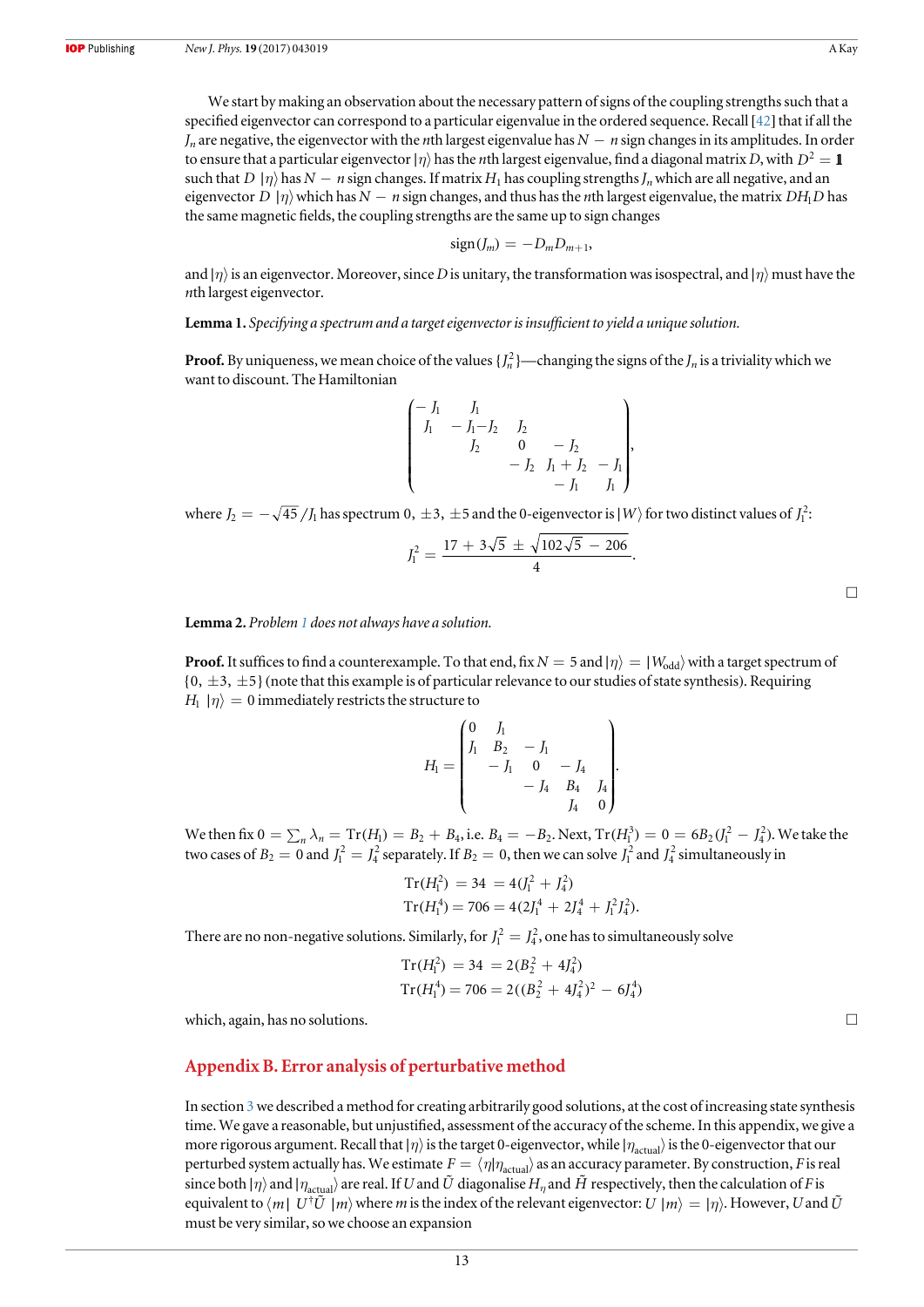$$
U^{\dagger} \tilde{U} = (\mathbf{1} + i \varepsilon K)(\mathbf{1} - i \varepsilon K)^{-1},
$$

<span id="page-14-0"></span>which maintains unitarity and the limit  $\tilde{U} \to U$  as  $\varepsilon \to 0$ , where K is Hermitian [[56](#page-15-0)]. Expanding for small  $\varepsilon$ ,

$$
F = \langle m | 1 + 2i\varepsilon K - 2\varepsilon^2 K^2 + O(\varepsilon^3) | m \rangle.
$$

Since F is real, and the diagonal of K is real, the diagonal of K must be 0, such that we are left with the second order term, as required.

Having shown that the error term scales as  $\varepsilon^2$  *(m| K<sup>2</sup> |m)*, the  $\varepsilon$  dependence is immediate, but the N dependence is suppressed. Following [[56](#page-15-0)], we can derive that  $\langle m | K^2 | m \rangle = \sum_n |U_{nm}|^2 G_n^2$  where G is a diagonal matrix satisfying

$$
\sum_{n} |U_{nm}|^2 G_n = e_m \qquad \forall \, m \in [N] \tag{B1}
$$

and  $e_m$  is the difference between the mth largest intended and actual eigenvalues as a fraction of  $\varepsilon$ . Consider

$$
\sum_{m} \langle m | K^2 | m \rangle = \sum_{n} G_n^2,
$$

which is N times larger than the average error, and no smaller than the worst-case error. If  $|G\rangle$  solves

$$
\left(\sum_{n,m}|U_{nm}|^2|m\rangle\langle n|\right)|G\rangle = \sum_m e_m|m\rangle
$$

(which must have a solution, even if  $V = \sum_{n,m} |U_{nm}|^2 |m\rangle \langle n|$  is singular), then the error estimate is simply  $\langle G|G \rangle$ . Thus, if  $\zeta$  is the smallest non-zero singular value of V, we have

$$
\langle G|G\rangle \leqslant \frac{1}{\zeta^2} \max e_m^2 \leqslant \frac{1}{16\zeta}.
$$

To demonstrate that the scaling is not pathological, we study the special case in which  $H_n$  has  $J_n=1$  and  $B_n= 0$  for all n. This is particularly pertinent to the creation of a W state. We have that

$$
V = \frac{2}{N+1} \sum_{n,m=1}^{(N+1)/2} \sin^2\left(\frac{\pi nm}{N+1}\right) |n\rangle \langle m|.
$$

To find the eigenvalues, observe that for  $N > 5$ , the states

$$
\left|\frac{N+1}{2}\right\rangle, \quad \sum_{n} |2n\rangle, \quad \sum_{n} |2n-1\rangle
$$

span a three-dimensional subspace in which the Hamiltonian may be represented as

$$
\frac{1}{4\sqrt{N+1}} \begin{pmatrix} 0 & 4 & 0 \\ 4 & \sqrt{N+1} & \sqrt{N-3} \\ 0 & \sqrt{N-3} & \sqrt{N+1} \end{pmatrix} \qquad N \equiv 3 \mod 4
$$
  

$$
\frac{1}{4(N+1)} \begin{pmatrix} 8 & 4\sqrt{N-1} & 0 \\ 4\sqrt{N-1} & N-3 & N+1 \\ 0 & N+1 & N+1 \end{pmatrix} N \equiv 1 \mod 4
$$

The remaining subspace squares to  $1/4(N + 1)$ . Thus, the smallest absolute eigenvalue is  $1/2\sqrt{N+1}$ . Hence,  $\sum G_n^2 \sim N$ , and the error dependence is  $O(\varepsilon^2 N)$  in the worst case, but one anticipates that in typical cases, the dependence on N is much weaker.

#### References

- [1] Fowler M 1995 Physica D 86 [189](https://doi.org/10.1016/0167-2789(95)00100-I)
- [2] Vuletić T, Korin-Hamzić B, Ivek T, Tomić S, Gorshunov B, Dressel M and Akimitsu J 2006 Phys. Rep. [428](https://doi.org/10.1016/j.physrep.2006.01.005) 169
- [3] Anderson P W 1958 Phys. Rev. 109 [1492](https://doi.org/10.1103/PhysRev.109.1492)
- [4] Gubin A and Santos L F 2012 Am. J. Phys. 80 [246](https://doi.org/10.1119/1.3671068)
- [5] Duivenvoorden K and Quella T 2013 Phys. Rev. B 87 [125145](https://doi.org/10.1103/PhysRevB.87.125145)
- [6] Girvin S M and Arovas D P 1989 Phys. Scr. [1989](https://doi.org/10.1088/0031-8949/1989/T27/027) 156
- [7] Greiter M, Schnells V and Thomale R 2014 Ann. Phys., NY 351 [1026](https://doi.org/10.1016/j.aop.2014.08.013)
- [8] Pfeuty P 1970 Ann. Phys., NY [57](https://doi.org/10.1016/0003-4916(70)90270-8) 79
- [9] Carollo A C M and Pachos J K 2005 Phys. Rev. Lett. 95 [157203](https://doi.org/10.1103/PhysRevLett.95.157203)
- [10] Affleck I, Kennedy T, Lieb E H and Tasaki H 1987 Phys. Rev. Lett. 59 [799](https://doi.org/10.1103/PhysRevLett.59.799)
- [11] Verstraete F, Cirac J I and Murg V 2008 Adv. Phys. 57 [143](https://doi.org/10.1080/14789940801912366)
- [12] Vollbrecht K G H and Cirac J I 2008 Phys. Rev. Lett. 100 [010501](https://doi.org/10.1103/PhysRevLett.100.010501)
- [13] Kay A 2009 Phys. Rev. A 79 [042330](https://doi.org/10.1103/PhysRevA.79.042330)
- [14] Onsager L 1944 Phys. Rev. 65 [117](https://doi.org/10.1103/PhysRev.65.117)